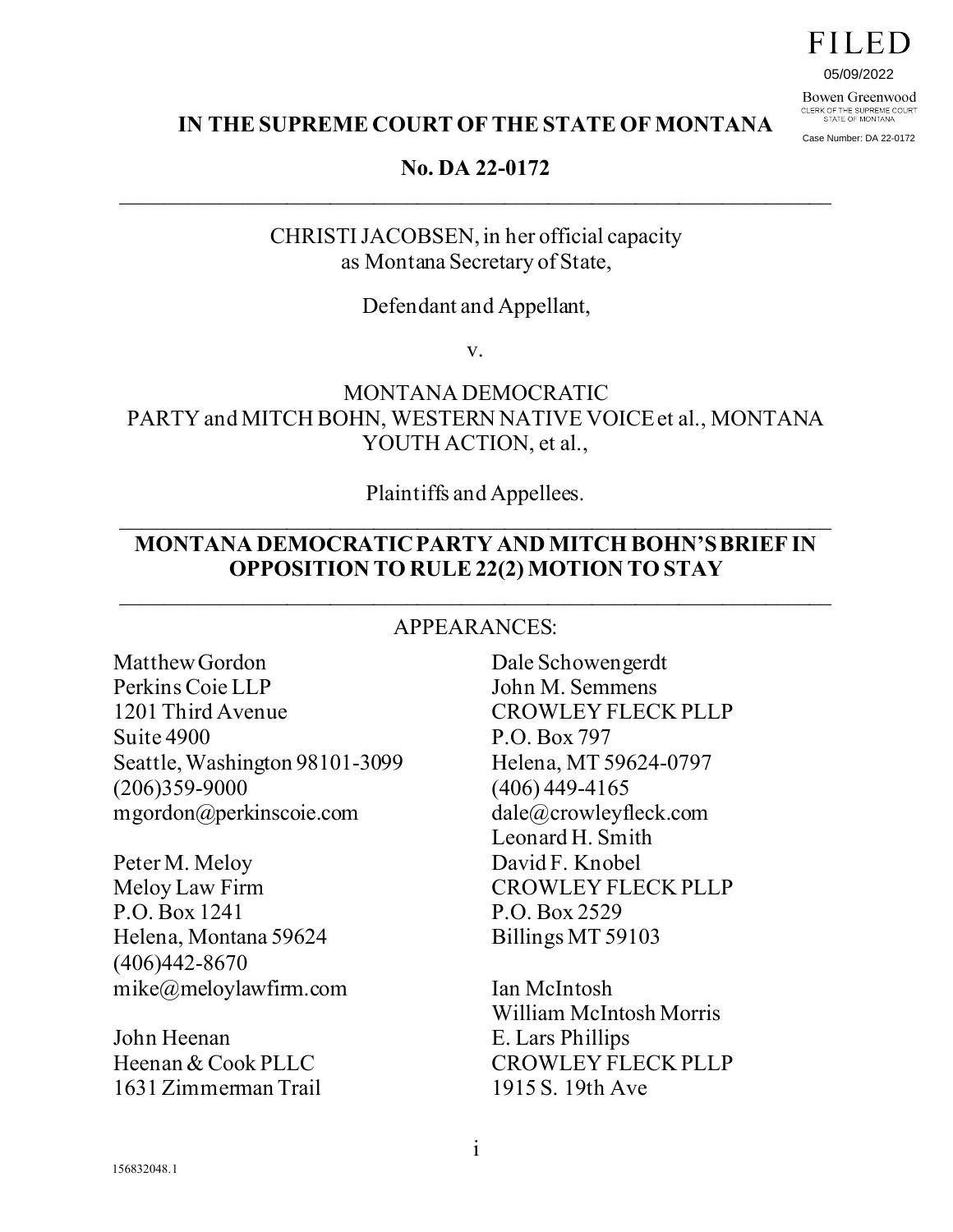Billings, MT 59102 (406)839-9091 john@lawmontana.com

Henry J. Brewster Elias Law Group LLP 10 G Street NE Suite 600 Washington, DC 20002 (202)-968-4596 hbrewster@elias.law

Jonathan P. Hawley Elias Law Group LLP 1700 Seventh Avenue Suite 2100 Seattle, Washington 98101 206-656-0179 jhawley@elias.law

*Attorneys for Appellees Montana Democratic Party and Mitch Bohn*

Rylee Sommers-Flanagan Upper Seven Law P.O. Box 31 Helena, MT 59624 Phone: (406) 396-3373 rylee@uppersevenlaw.com

Ryan Aikin Aikin Law Office, PLLC P.O. Box 7277 Missoula, MT 59807 Phone: (406) 840-4080 ryan@aikinlawoffice.com

*Attorneys for Plaintiffs/Appellees Montana Youth Action, et al.*

Bozeman MT 59719

David M.S. Dewhirst *Solicitor General* Kathleen Lynn Smithgall Office of the Attorney General P.O. Box 201401 Helena, MT 59620-1401 (406) 444-2026

Austin Markus James *Chief Legal Counsel* Office of the Secretary of State P.O. Box 202801 Helena, MT 59620-2801 Telephone: (406) 444-6197

*Attorneys for Defendant and Appellant*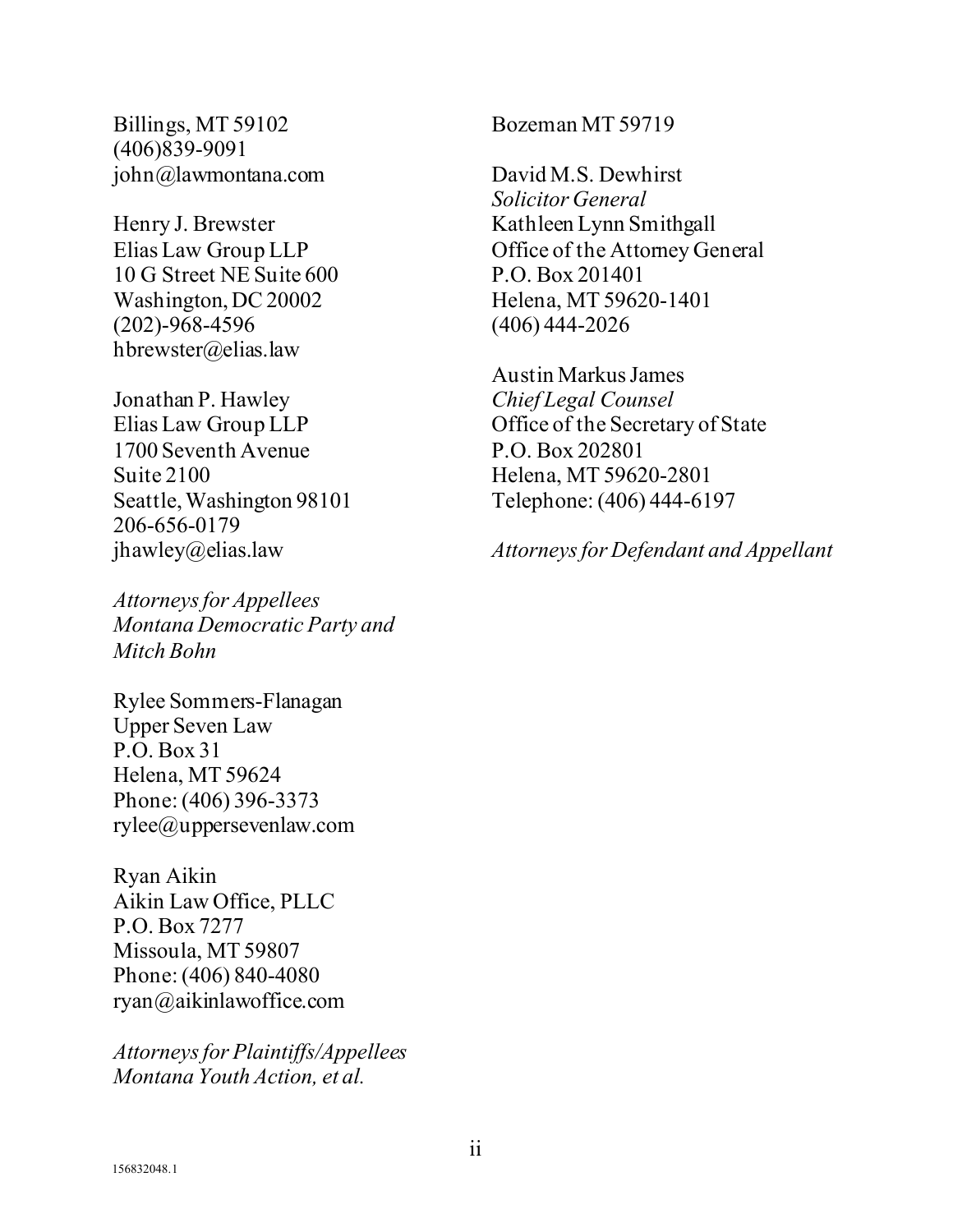Alex Rate Akilah Lane ACLU of Montana P.O. Box 1968 Missoula, MT 59806 406-224-1447 ratea@aclumontana.org

Alora Thomas-Lundborg\* Jonathan Topaz\* Dale Ho\* ACLU 125 Broad Street New York, NY 10004 (212) 519-7866

Samantha Kelty\* Native American Rights Fund 1514 P Street N.W. (Rear) Suite D Washington, D.C. 20005 (202) 785-4166

Jacqueline De León\* Matthew Campbell\* Native American Rights Fund 1506 Broadway Boulder, CO 80302-6296 (303) 447-8760

Theresa J. Lee\* Election law Clinic Harvard Law School 6 Everett Street, Suite 5112 Cambridge, MA 02138 (617) 998-1010

*Attorneys for Appellees Western Native Voice, et al.* 

\**Admitted pro hac vice*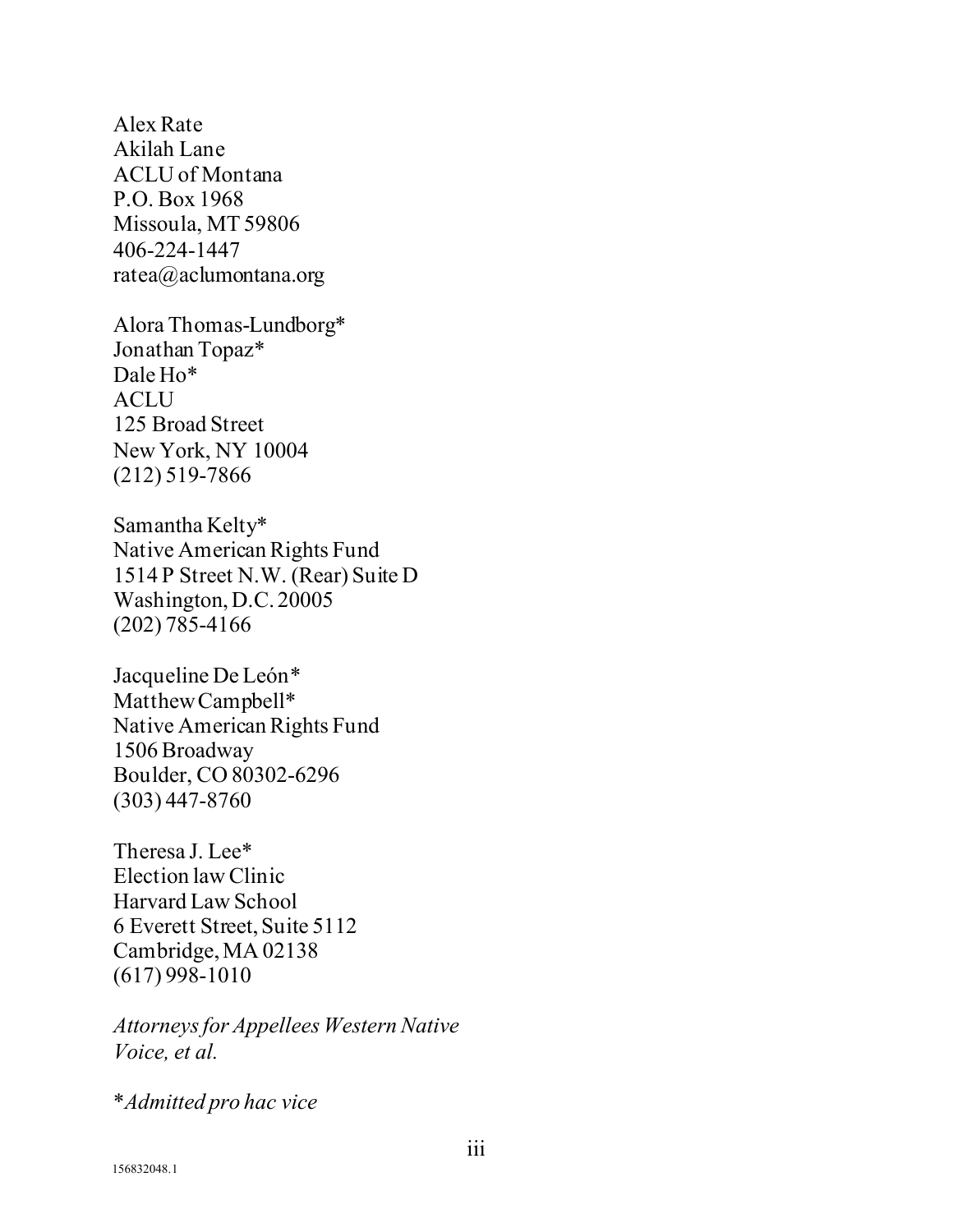# **TABLE OF CONTENTS**

# **Page**

| I.   |                                                                 |
|------|-----------------------------------------------------------------|
| II.  |                                                                 |
|      |                                                                 |
|      |                                                                 |
| III. | The Secretary will not be irreparably harmed absent a           |
| IV.  |                                                                 |
|      | $\mathsf{A}$ .                                                  |
|      | The Secretary's purported justifications for those<br><b>B.</b> |
| V.   | The issuance of a stay will substantially injure the            |
| VI.  |                                                                 |
|      |                                                                 |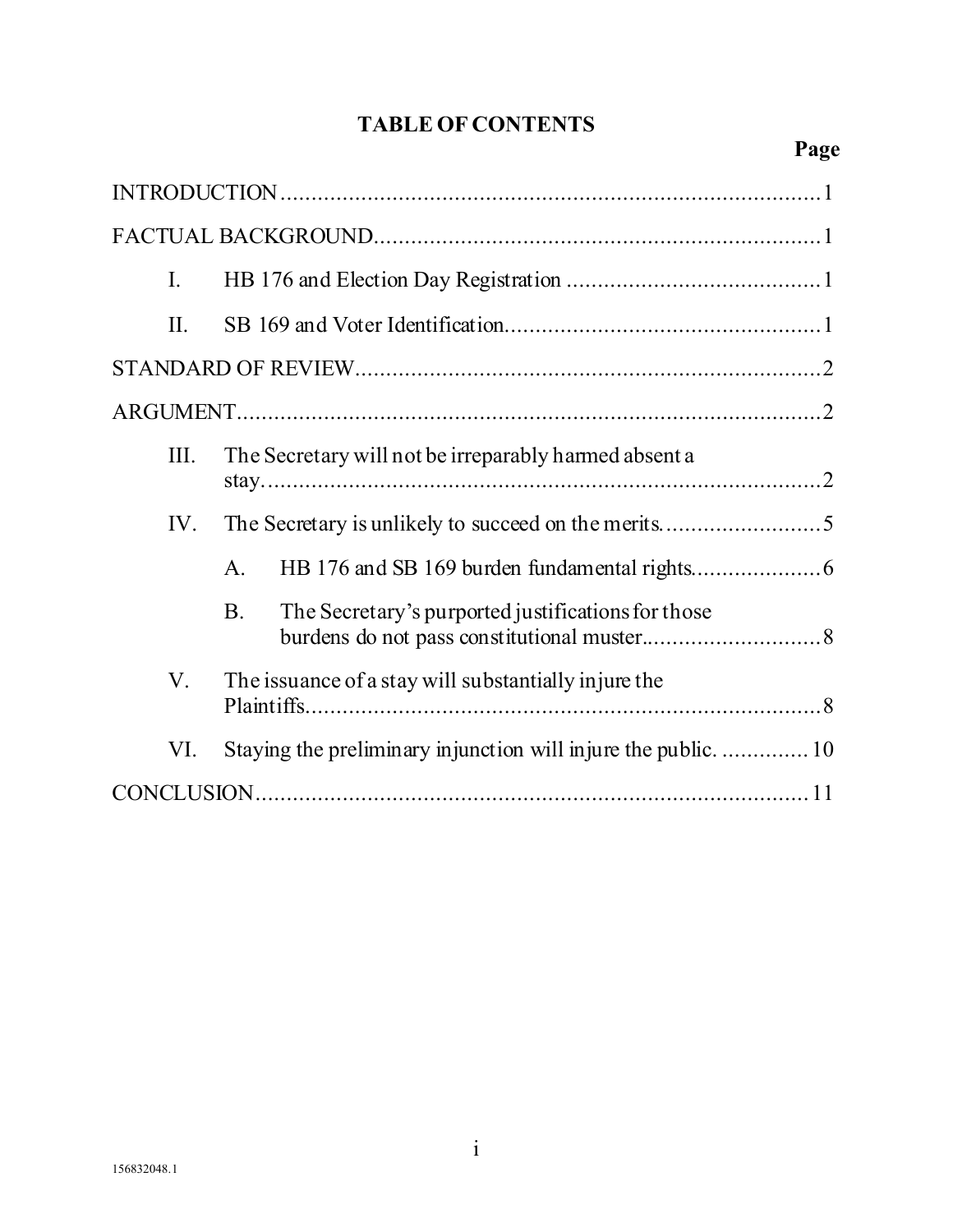# **TABLE OF AUTHORITIES**

| Page(s)                                                                                                                                                       |  |
|---------------------------------------------------------------------------------------------------------------------------------------------------------------|--|
| <b>CASES</b>                                                                                                                                                  |  |
| Am. Beverage Ass'n v. City & Cnty. of S.F.,                                                                                                                   |  |
| Arc of Cal. v. Douglas,                                                                                                                                       |  |
| Ariz. Democratic Party v. Hobbs,                                                                                                                              |  |
| Barr v. E. Bay Sanctuary Covenant,                                                                                                                            |  |
| Benda v. Grand Lodge of Int'l Ass'n of Machinists & Aerospace<br>Workers,                                                                                     |  |
| Campaign for S. Equal. v. Bryant,                                                                                                                             |  |
| Clark Fork Coal. v. Tubbs,<br>No. BDV-2010-874, 2015 WL 13614529 (Mont. 1st Jud. Dist. Ct.                                                                    |  |
| Democratic Exec. Comm. of Fla. v. Lee,                                                                                                                        |  |
| Doe # $l$ v. Trump,                                                                                                                                           |  |
| Driscoll v. Stapleton,<br>No. DV 20-408, 2020 WL 5441604 (Mont. 13th Jud. Dist. May 22,<br>2020), Affirmed in Part, Vacated in Part by Driscoll v. Stapleton, |  |
| Driscoll v. Stapleton,                                                                                                                                        |  |
| E. Bay Sanctuary Covenant v. Biden,                                                                                                                           |  |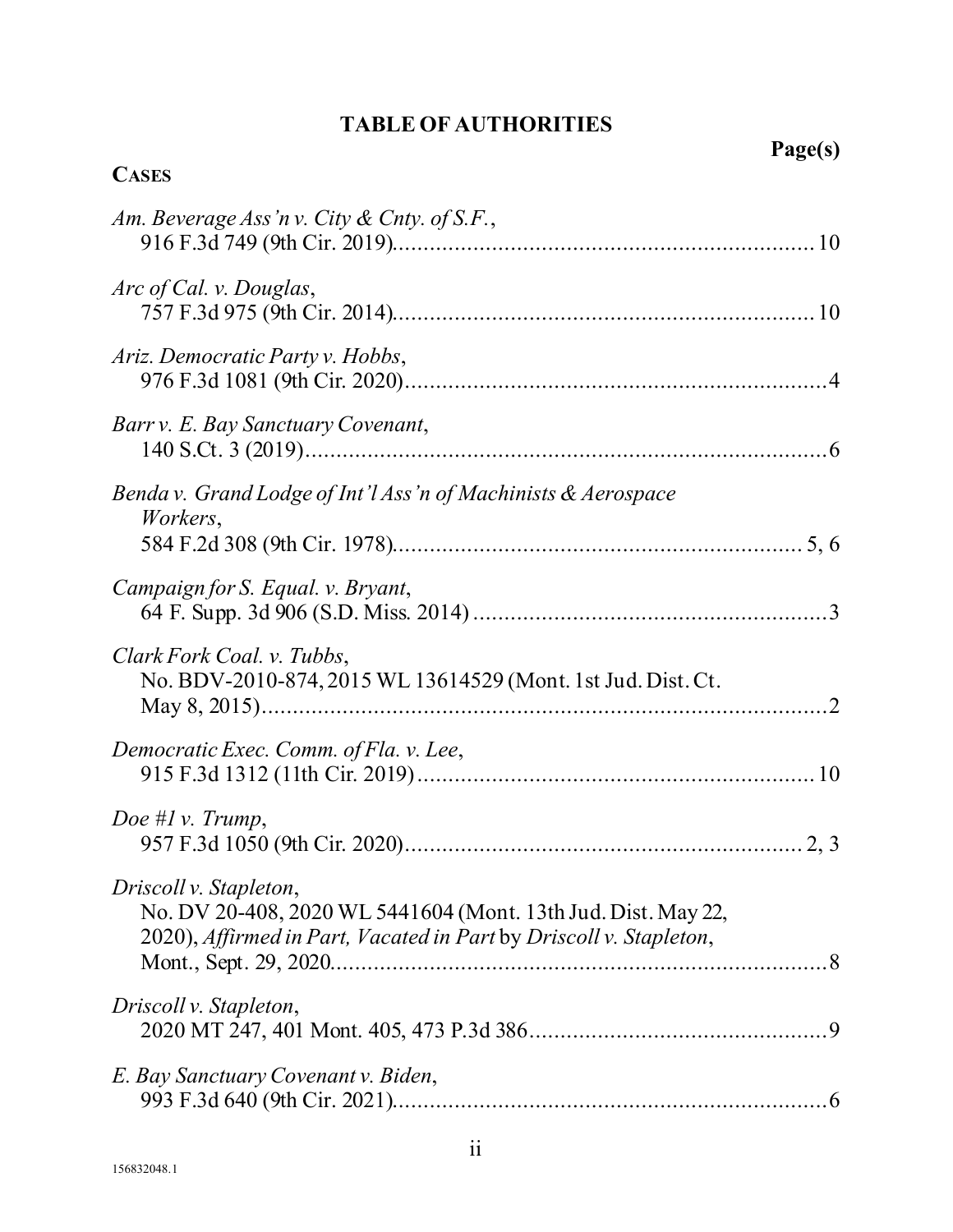# **TABLE OF AUTHORITIES (continued)**

| Page(s)                                                                          |  |
|----------------------------------------------------------------------------------|--|
| Fish v. Kobach,                                                                  |  |
| Fish v. Kobach,<br>No. 16-2105-JAR, 2016 U.S. Dist. LEXIS 68727 (D. Kan. May 25, |  |
| In re Extradition of Mathison,                                                   |  |
| Joelner v. Vill. of Washington Park, Ill.,                                       |  |
| Leiva–Perez v. Holder,                                                           |  |
| Lydo Enters., Inc. v. City of Las Vegas,                                         |  |
| Melendres v. Arpaio,                                                             |  |
| Mi Familia Vota v. Hobbs,                                                        |  |
| Mont. Env't Info. Ctr. v. Dep't of Env't Quality,                                |  |
| Native Ecosys. Council v. Marten,                                                |  |
| Nken v. Holder,                                                                  |  |
| Pavek v. Simon,                                                                  |  |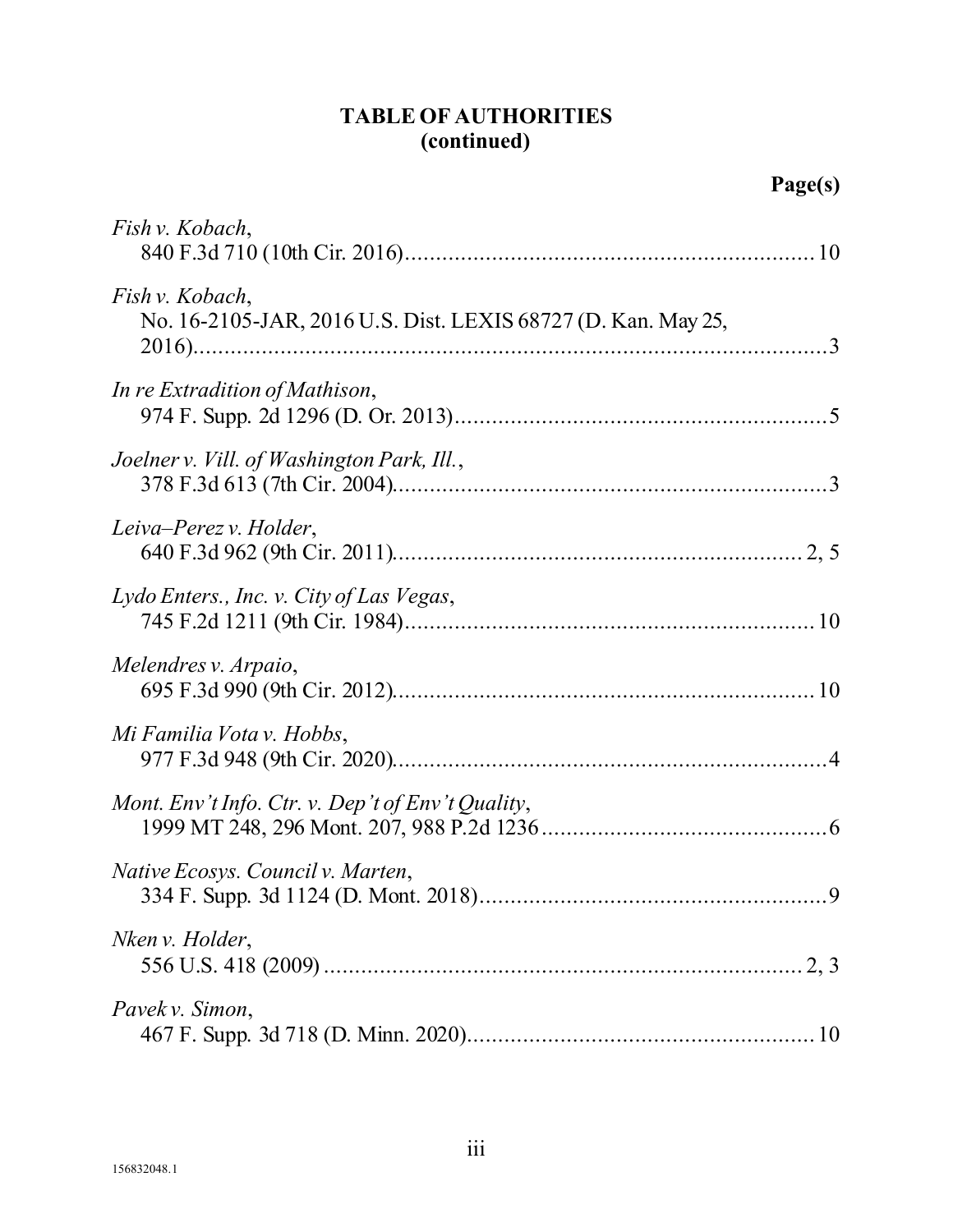# **TABLE OF AUTHORITIES (continued)**

| Ravalli Cnty. Republican Cent. Comm. v. McCulloch,<br>No. CV-14-58-H-BMM, 2015 WL 7566678 (D. Mont. Nov. 24, |
|--------------------------------------------------------------------------------------------------------------|
| Sampson v. Murray,                                                                                           |
| Sierra Club v. Trump,                                                                                        |
| Snetsinger v. Mont. Univ. Sys.,                                                                              |
| State v. Riggs,                                                                                              |
| Taylor v. Mont. High Sch. Ass'n,<br>No. CDV-2015-719, 2015 Mont. Dist. LEXIS 68 (Mont. 1st Jud.              |
| W. Native Voice v. Stapleton,<br>No. DV-20-0377, 2020 WL 8970685 (Mont. 13th Jud. Dist. Sept.                |
| <b>STATUTES</b>                                                                                              |
|                                                                                                              |
| <b>RULES</b>                                                                                                 |
|                                                                                                              |
|                                                                                                              |
| <b>OTHER AUTHORITIES</b>                                                                                     |
|                                                                                                              |
|                                                                                                              |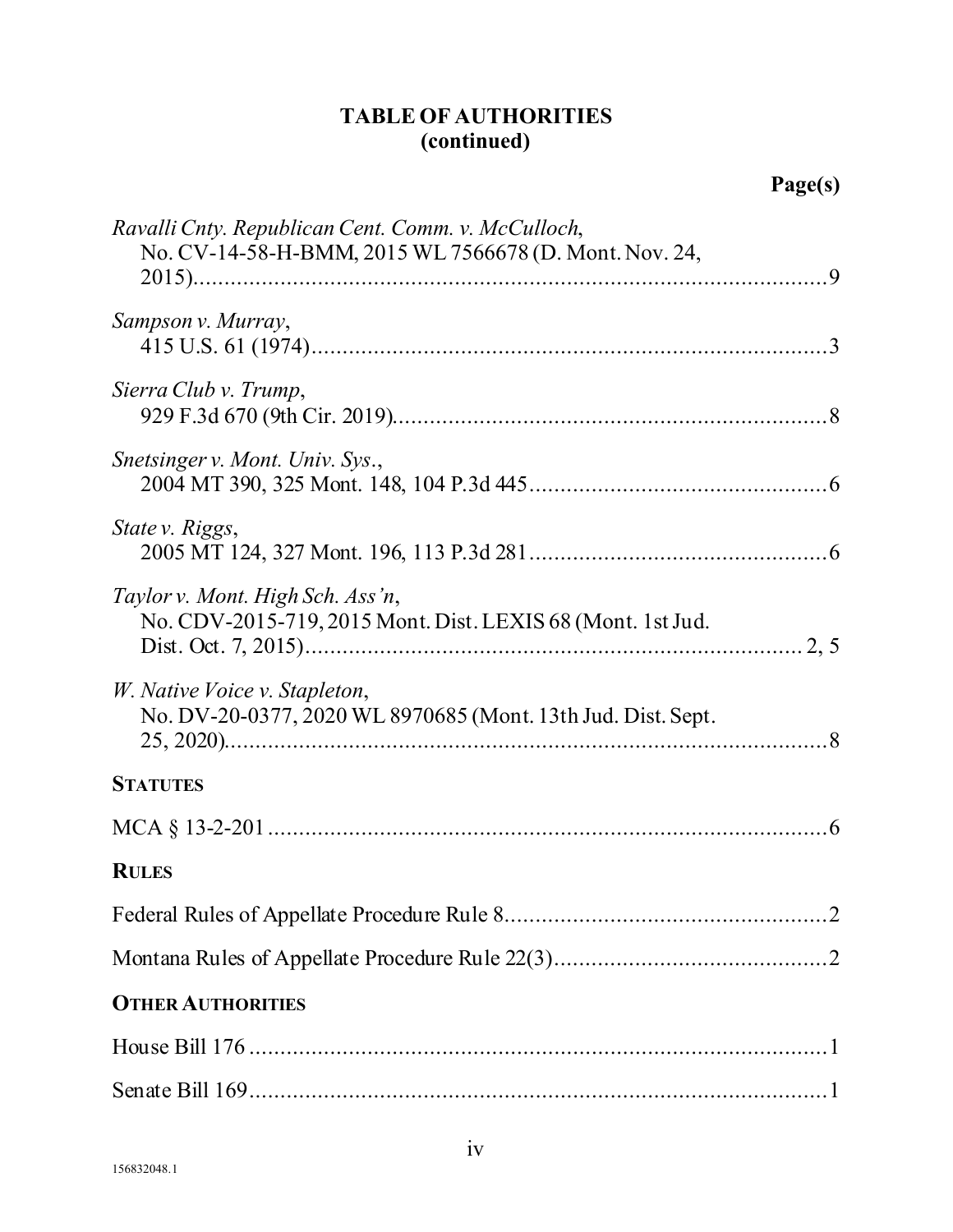#### **INTRODUCTION**

<span id="page-7-0"></span>The Secretary's request for a stay should be denied because she does not come close to meeting her burden for such extraordinary relief. The preliminary injunction preserves Montanans' long-standing ability to register on election day and use Montana college IDs to vote, and it protects against the unconstitutionally disenfranchising effects of HB 176 and SB 169. The Secretary's motion to stay rests on misguided speculation about voter confusion and election official training, misplaced reliance on inapt cases, and a mischaracterization of the evidence. Far from the seismic shift in law the Secretary's motion suggests, the injunction is unlikely to cause confusion and will require little of election administrators because it merely keeps in place the rules they operated under for many years. And contrary to the Secretary's repeated assertions, the evidence shows that HB 176 already disenfranchised numerous Montana voters in the low-turnout 2021 municipal elections; it threatens to disenfranchise far more if reinstated for the upcoming statewide election. Indeed, if the Secretary's motion is granted, the direct result will be the imposition upon Montanans of the precise harm this lawsuit sought to avoid.

#### **FACTUAL BACKGROUND**

#### <span id="page-7-4"></span><span id="page-7-1"></span>**I. HB 176 and Election Day Registration**

<span id="page-7-2"></span>House Bill 176 ("HB 176") eliminated Montana's popular and turnout-driving practice of election day registration ("EDR"), App. 211, which had been in place since 2006, *see* App. 8 ¶ 18. Extensive testimony detailed how many Montanans, and particularly Native Americans, students, the elderly, and disabled and lowincome voters, have relied on EDR. *See* App. 34-35, 110-18.

#### <span id="page-7-5"></span>**II. SB 169 and Voter Identification**

<span id="page-7-3"></span>Senate Bill 169 ("SB 169") ended Montana's nearly two-decade long practice of allowing voters to show out-of-state driver's licenses or Montana college or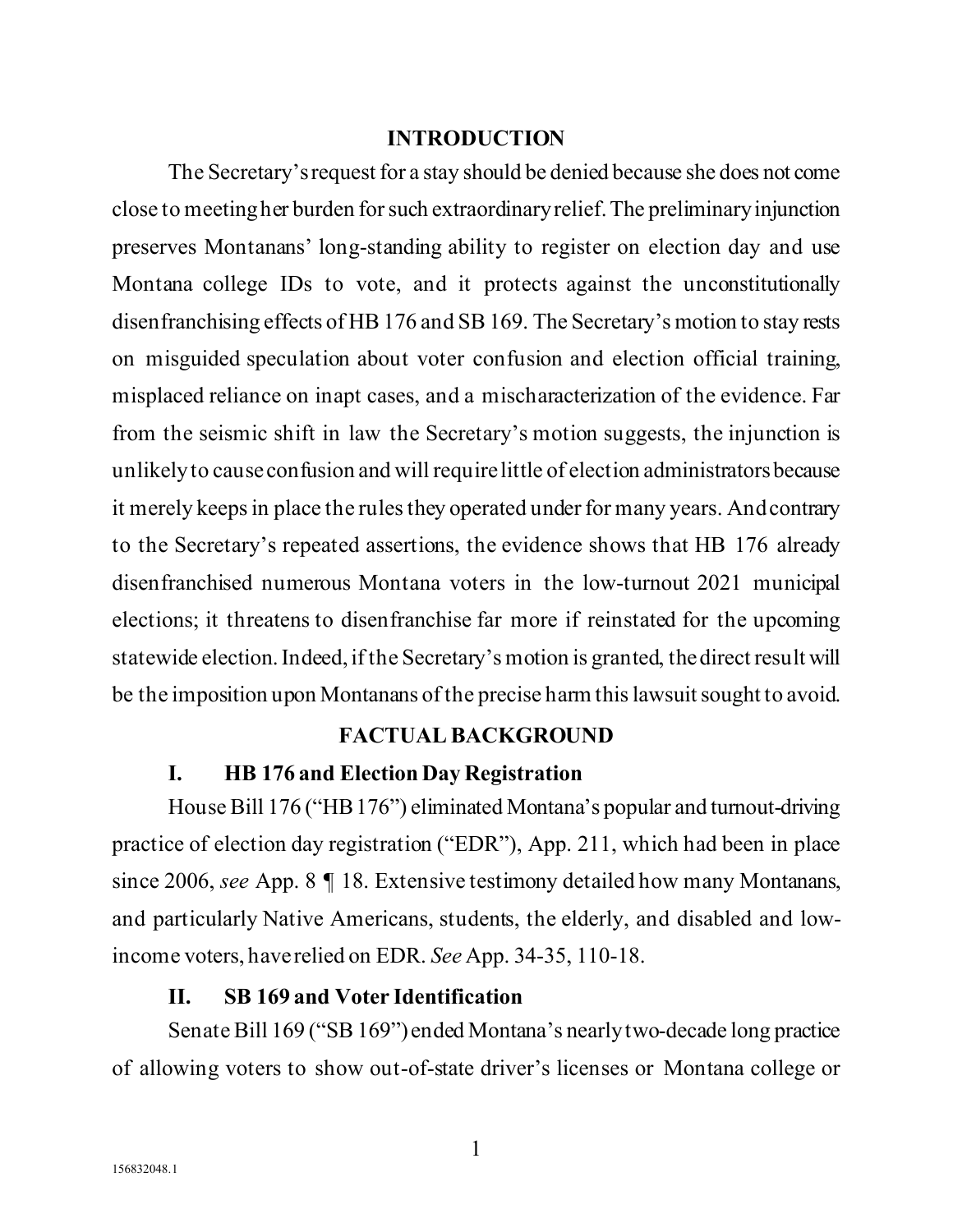university IDs at the polls, App. 18 ¶ 56, relegating them to second-tier status and requiring additional documentation for using them to vote. App. 225-231.

#### <span id="page-8-9"></span><span id="page-8-6"></span><span id="page-8-3"></span>**STANDARD OF REVIEW**

<span id="page-8-0"></span>Under Rule 22(3) of the Montana Rules of Appellate Procedure, the Court may "grant, modify, or deny" a motion to stay pending appeal "in the interests of justice[.]" Because a stay is an "'intrusion into the ordinary processes of administration and judicial review . . . [it] is not a matter of right, even if irreparable injury might otherwise result.'" *Clark Fork Coal. v. Tubbs*, No. BDV-2010-874, 2015 WL 13614529, at \*1 (Mont. 1st Jud. Dist. Ct. May 8, 2015) (quoting *Nken v. Holder*, 556 U.S. 418, 427 (2009)).

Montana courts look to the test under the analogous Rule 8 of the Federal Rules of Appellate Procedure, which requires the movant to show: (1) "a strong showing" of likelihood of success on the merits; (2) irreparable injury to the movant; (3) substantial injury to other parties; and "(4) where the public interest lies."[1](#page-8-10) *See, e.g.*, *Clark Fork Coal*, 2015 WL 13614529, at \*1 (quoting *Nken*, 556 U.S. at 434); *Taylor v. Mont. High Sch. Ass'n*, No. CDV-2015-719, 2015 Mont. Dist. LEXIS 68 (Mont. 1st Jud. Dist. Oct. 7, 2015). All four factors counsel against a stay here.

## <span id="page-8-8"></span><span id="page-8-5"></span><span id="page-8-4"></span>**ARGUMENT**

## <span id="page-8-7"></span><span id="page-8-1"></span>**III. The Secretary will not be irreparably harmed absent a stay.**

<span id="page-8-2"></span>The Secretary's motion fails in the first instance because she does not establish that irreparable harm, "the bedrock requirement" for obtaining a stay, *Leiva–Perez v. Holder*, 640 F.3d 962, 965 (9th Cir. 2011), is "probable." *Doe #1 v. Trump*, 957

<span id="page-8-10"></span><sup>&</sup>lt;sup>1</sup> The Secretary's assertion that she need not show a likelihood of success on the merits if she demonstrates the presence of serious legal issues is incorrect. *See infra* Argumen[t I.IV;](#page-11-0) *see also Clark Fork Coal*, 2015 WL 13614529, at \*1 (refusing to stay order under Rule 22 where movant failed to show likelihood of success on the merits).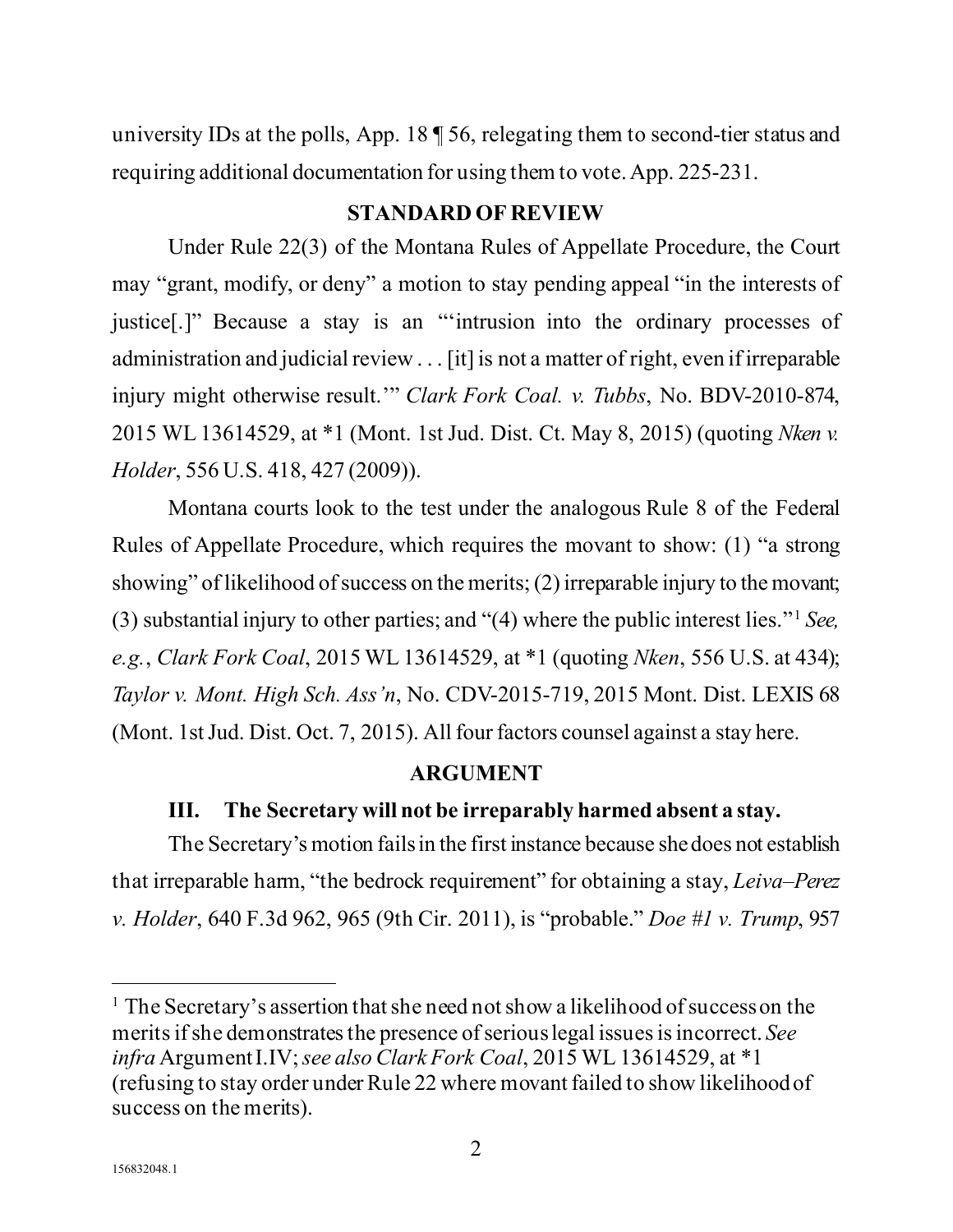<span id="page-9-4"></span>F.3d 1050, 1059 (9th Cir. 2020) (citing *Nken*, 556 U.S. at 434). Although a movant "cannot meet this burden" through "conclusory . . . assertions and speculative arguments," *id.*, that's precisely what the Secretary attempts to do.

<span id="page-9-1"></span>The Secretary first argues she will be irreparably harmed because "[a]n order enjoining a duly-enacted statute" always results in irreparable harm. Mot. at 8. But an order preventing the Secretary from enforcing unconstitutional statutes does not cause irreparable injury—"there can be no irreparable harm to a [government] when it is prevented from enforcing an unconstitutional statute because 'it is always in the public interest'" to protect constitutional liberties. *Joelner v. Vill. of Washington Park, Ill.*, 378 F.3d 613, 620 (7th Cir. 2004). SB 169 and HB 176 are unconstitutional, *see infra* Argument Section [IV,](#page-11-0) and the Secretary therefore will suffer no harm if the Court does not stay the preliminary injunction.

<span id="page-9-3"></span>Next, the Secretary asserts that she will be irreparably injured because (1) she has invested time in implementing SB 169 and HB 176; (2) election officials will have to conduct elections without training; and (3) voters will be confused and have less confidence in Montana's elections because of the preliminary injunction. Appellant's Rule 22(2) Mot. Stay ("Mot.") at 8-9. None of these assertions hold water. First, the Secretary's complaints about administrative burdens—even if true—would not constitute irreparable harm. *Fish v. Kobach*, No. 16-2105-JAR, 2016 U.S. Dist. LEXIS 68727, at \*8-9 (D. Kan. May 25, 2016). As the U.S. Supreme Court has noted, "[t]he key word in this consideration is irreparable. Mere injuries, however substantial, in terms of money, time and energy necessarily expended in the absence of a stay, are not enough."*Sampson v. Murray*, 415 U.S. 61, 90 (1974).

<span id="page-9-5"></span><span id="page-9-2"></span><span id="page-9-0"></span>Second, the Secretary's speculative and generalized assertions about voter confusion and confidence are insufficient to demonstrate irreparable injury. *Doe #1*, 957 F.3d at 1059; *Campaign for S. Equal. v. Bryant*, 64 F. Supp. 3d 906, 953 (S.D. Miss. 2014). The Secretary fails to identify anything about the injunction that would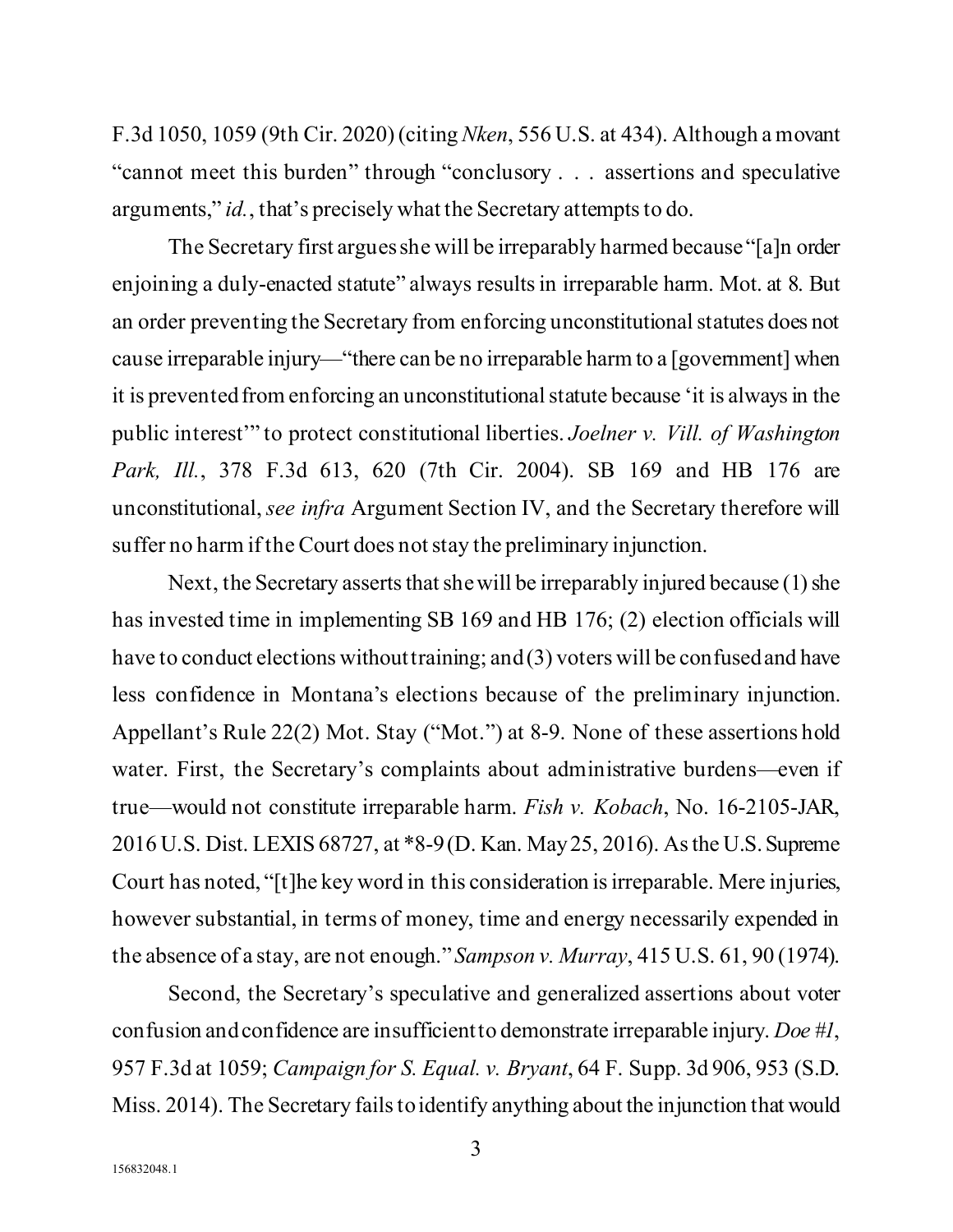lead to voter confusion or decreased confidence. That's unsurprising, as the injunction *restores* Montana's long-standing practices of allowing voters to use a student ID and register on election day. The Secretary ignores the fundamental differences between the three cases she relies on and this one: in two of her cases, the preliminary injunctions would have *changed* long-standing practices. *See Stapleton v. Thirteenth Judicial District Court*, OP 20-0293 at 2, 3 (May 27, 2020) (staying injunction to preserve ballot receipt deadline that had been "in place for many years"); *Mi Familia Vota v. Hobbs*, 977 F.3d 948, 950-51, 952 (9th Cir. 2020) (staying injunction to preserve voter registration deadline that had been in place for 20 years). And in the third, the injunction would have required the state "to create and institute a new procedure" shortly before an election. *Ariz. Democratic Party v. Hobbs*, 976 F.3d 1081, 1085, 1086 (9th Cir. 2020).

<span id="page-10-1"></span><span id="page-10-0"></span>In contrast, thispreliminary injunction *restores* practices that were in effect for *more than fifteen years*. The injunction thus does not impose the sort of seismic changesthe Secretary suggests—it requires only that officials maintain the familiar rules they have comfortably operated under for many years. Indeed, unless election administrators have been in their jobs for more than 15 years, in the case of EDR, or 19 years, in the case of student IDs, they've *never* administered a statewide election without EDR or that did not permit the use of student IDs to vote. *See*  App. 8 ¶ 18, 18 ¶ 56, 589 (126:15-19). And to the extent election workersneed training on how to conduct EDR or permit student IDs, the administrators wouldn't need to reinvent the wheel—they could use training from previous elections. *See*  App. 581. As the District Court aptly noted: "the Court does not see the massive effort alleged by the Secretary that is required to let election officials and workers know that voters can now . . . vote . . . the same [way] as they have been for the last fifteen years." *Id.*

4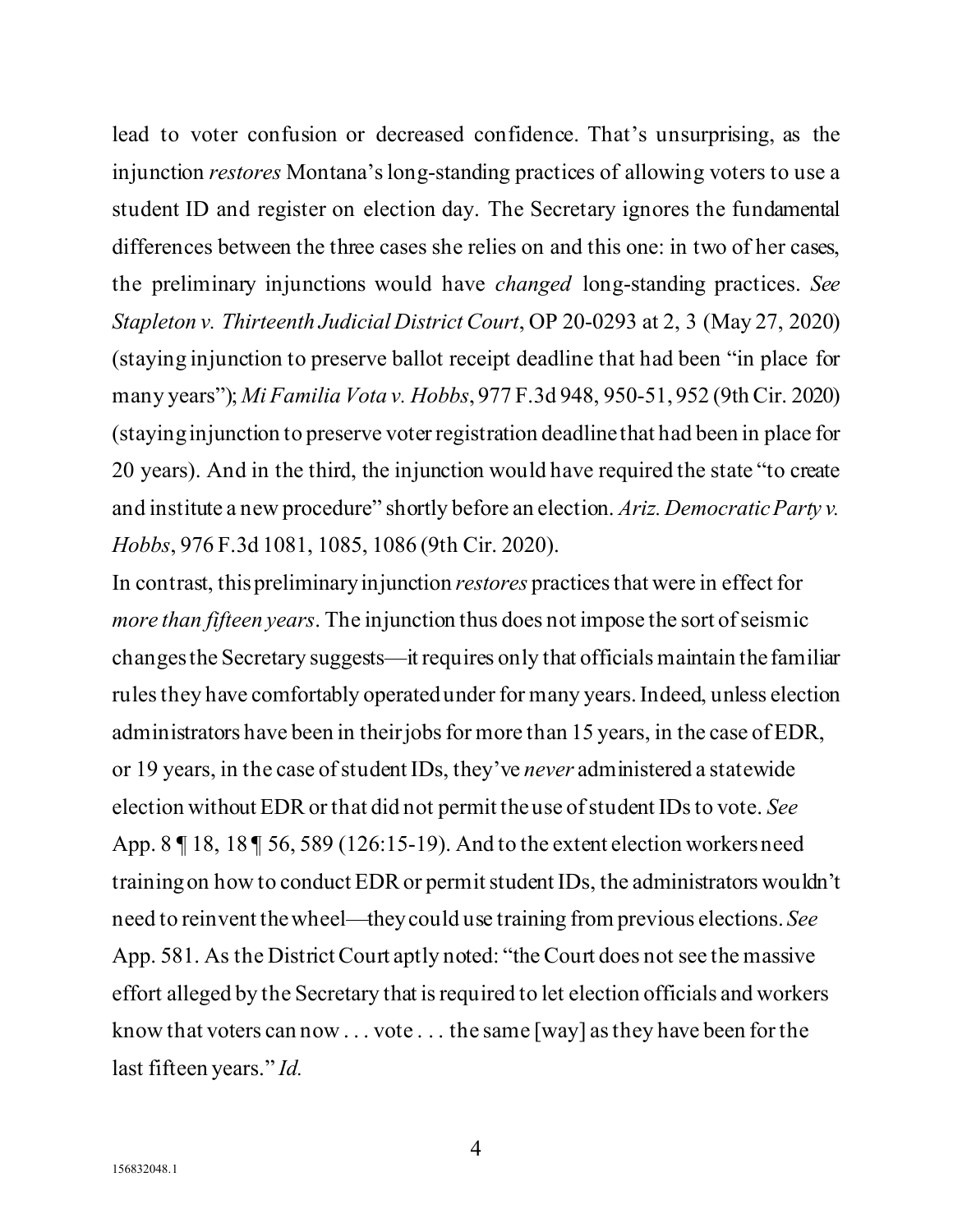Likewise, voters are unlikely to be confused by being able to vote in the same ways they have for more than a decade. *See id.* And even if some voter confusion resulted, it would not cause disenfranchisement because the injunction *expands* voting opportunities. *See id.* But if the order is stayed, voters confused about EDR or ID requirements "would be unable to cast their vote" if they did not register prior to election day or did not have qualifying forms of identification. *See id.*

The Secretary's failure to show a probability of irreparable harm alone dooms her motion. *See, e.g.*, *In re Extradition of Mathison*, 974 F. Supp. 2d 1296, 1305 (D. Or. 2013) ("a stay cannot issue unless the moving party meets its burden on the second factor, irreparable harm"). But her motion also fails the other three criteria.

### <span id="page-11-4"></span><span id="page-11-3"></span><span id="page-11-2"></span>**IV. The Secretary is unlikely to succeed on the merits. [2](#page-11-5)**

<span id="page-11-0"></span>The Secretary's motion also fails because she does not make the requisite "strong showing" that she will succeed on the merits. *Taylor*, 2015 Mont. Dist. LEXIS 68, at \*3. Attempting to avoid this, the Secretary argues that she need establish only "serious legal questions," Mot. at 7, relying on "the minimum quantum of likely success necessary to justify a stay," *Leiva-Perez*, 640 F.3d at 967. But under the Ninth Circuit's sliding-scale approach, the presence of "serious legal questions" suffices only where "the balance of harm tips decidedly in favor of the [movant]." *Benda v. Grand Lodge of Int'l Ass'n of Machinists & Aerospace Workers*, 584 F.2d 308, 315 (9th Cir. 1978). Otherwise, a movant must make a more "robust . . . likelihood of success on the merits" than the minimum quantum. *See id.*

<span id="page-11-1"></span>Here, because the balance of harms weighs strongly *against* a stay, the Secretary must show much more than the minimum quantum—she must show she

<span id="page-11-5"></span><sup>2</sup> Plaintiffs incorporate by reference Background Sections I-III of their Memorandum in Support of Motion for Preliminary Injunction, App. 110-20, and Argument Sections II.A-B, App. 478-487, III.A-D,App. 494-504,III.F, App. 506- 07, of their Response to Defendant's Motion for Summary Judgment.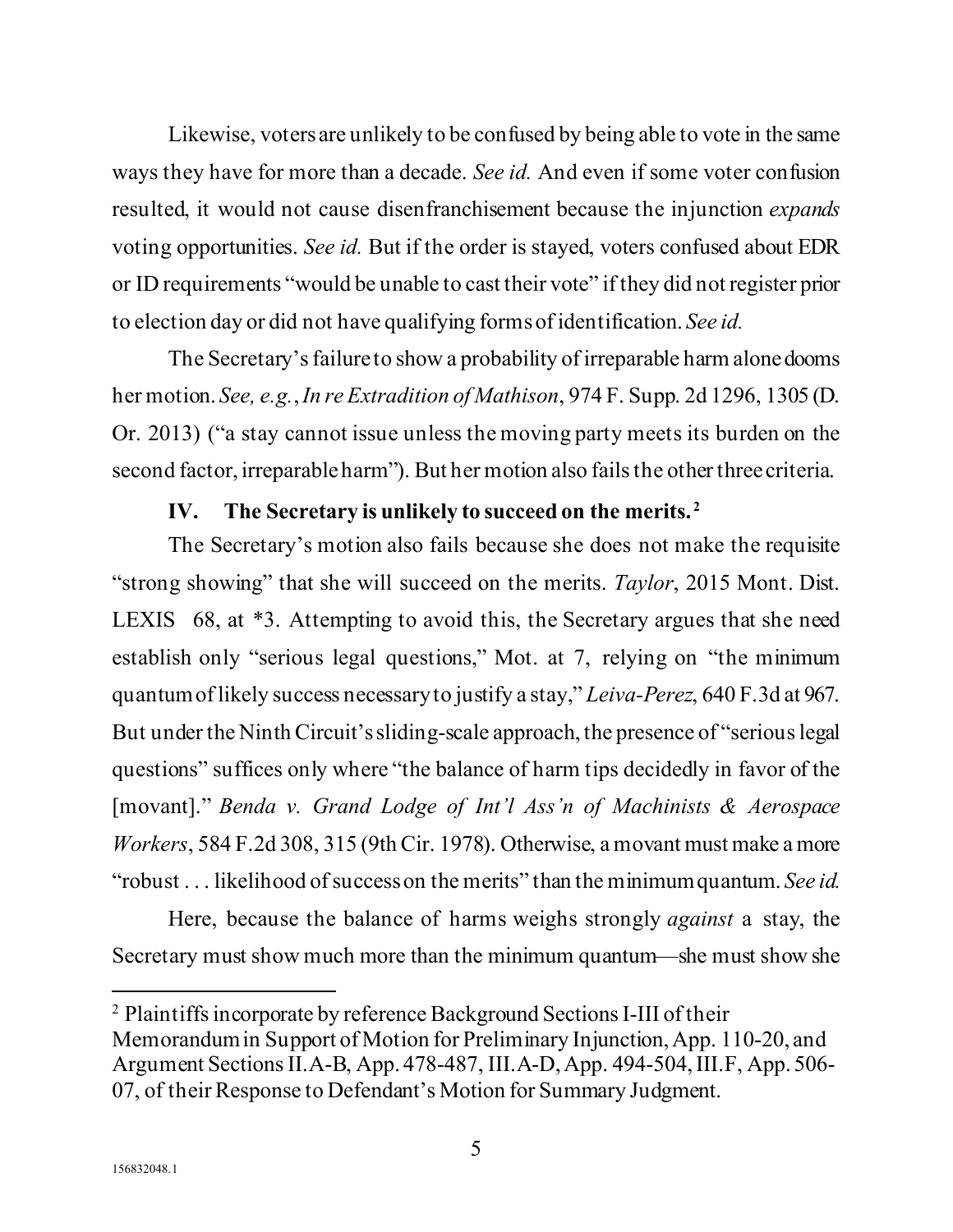<span id="page-12-3"></span><span id="page-12-2"></span>is likely to succeed on appeal. *See id*. But she cannot make this showing, particularly because where, as here, courts consider "the 'extraordinary request' to stay a preliminary injunction granted by a district court[,]" they "exercise restraint in assessing" the likelihood of success. *E. Bay Sanctuary Covenant v. Biden*, 993 F.3d 640, 661 (9th Cir. 2021) (quoting *Barr v. E. Bay Sanctuary Covenant*, 140 S.Ct. 3, 4 (2019) (Sotomayor, J., dissenting)).The Secretary does not contend that she could succeed under Montana's precedent applying strict scrutiny to statutes implicating fundamental rights; instead, her argument rests on discarding those precedents and arguing for a much lower standard, never before applied to voting restrictions challenged under the Montana Constitution.

#### <span id="page-12-6"></span><span id="page-12-5"></span><span id="page-12-4"></span><span id="page-12-1"></span>**A. HB 176 and SB 169 burden fundamental rights.**

<span id="page-12-0"></span>The right to vote is a fundamental right. *See State v. Riggs*, 2005 MT 124, ¶ 47, 327 Mont. 196, 206, 113 P.3d 281, 288. Statutes that implicate fundamental rights "must be strictly scrutinized[,]" andcan survive only "if the State establishes a compelling state interest and that its action is closely tailored to effectuate that interest and is the least onerous path . . . to achieve the State's objective." *Mont. Env't Info. Ctr. v. Dep't of Env't Quality*, 1999 MT 248, ¶ 63, 296 Mont. 207, 225, 988 P.2d 1236, 1246. Strict scrutiny also applies to a statute that treats similarly situated classes differently in the exercise of a fundamental right. *Snetsinger v. Mont. Univ. Sys*., 2004 MT 390, ¶ 17, 325 Mont. 148, 154, 104 P.3d 445, 450.

<span id="page-12-7"></span>The evidence establishes that HB 176 and SB 169 burden the fundamental right to vote. HB 176 eliminates EDR, which more than 70,000 Montanans have utilized. *See* App. 336. EDR boosts turnout—nationally and in Montana, *see* App. 335-38—in part because election day is unique: registration on every other day is available only during working hours, *see* § 13-2-201, MCA, and many voters rely on election day-specific amenities like time off work, organized transportation, and extended hours, in addition to the one-stop option afforded by EDR. *See* App. 156-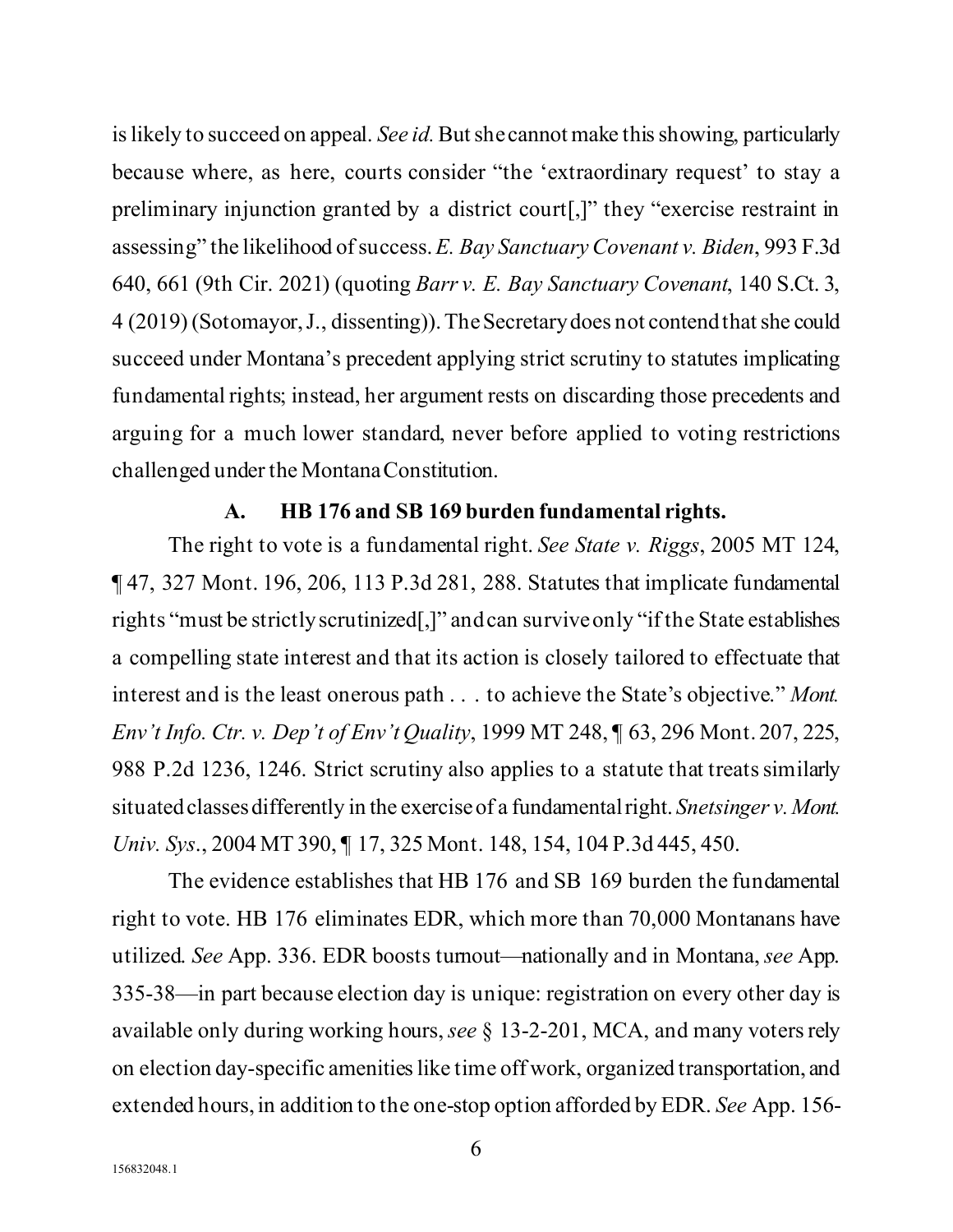158 ¶¶ 16, 22-23, 169 ¶ 7, 192-93 ¶¶ 7-10, 290 (31:1-7), 291 (42:9-19). Eliminating EDR will make it harder—perhaps impossible—forsome citizens to vote, especially elderly, disabled, low-income, rural, young, and Native voters. *See* App. 56 ¶ 4, 155- 58 ¶¶ 9, 11-19, 22-23, 162-63 ¶¶ 2-4, 192-93 ¶¶ 7-10, 288 (20:16-18), 289 (21:5- 23), 290 (31:1-7, 32:2-12), 291 (42:9-19), 298 (7:17), 299 (9:18), 339-40, 386 ¶¶ 7- 13. Moreover, HB 176 eliminates a failsafe: voters who discover errors in their registration on election day can no longer update their registration and cast a ballot. *See* App. 163 ¶¶ 4-5, 179-80 ¶¶ 7-9, 185-86 ¶¶ 4, 9, 197-98 ¶ 3, 300 (14:12-17, 15:6- 22), 301 (19:13-21).Indeed, HB 176 *already* disenfranchised numerous voters in the off-year, low-turnout, non-statewide election for which it has been in effect. *See*  App. 148 ¶ 21, 179-80 ¶¶ 7-9, 185-86 ¶ 7, 192-93 ¶¶ 8-10, 198-99 ¶ 8. HB 176 would undoubtedlydisenfranchise many more in higher turnout elections.

For its part, SB169 burdens the fundamental right to vote for young voters by devaluing out-of-state drivers' licenses and student IDs and violates young voters' right to equal protection. Young voters are far less likely to have one of the primary forms of identification that SB 169 requires, *see* App. 313 (14:16-15:5), 315 (11:1- 12:21), 317 (19:6-8), 341, 370 ¶ 3, 377 ¶¶ 7-10, 392 ¶ 5, 430-31, and are far more likely to rely on college IDs as their primary form of ID. *See* App. 135-38 ¶¶ 6-10, 13, 315-16 (11:1-12:21, 17:17-23), 341, 377 ¶¶ 7-10. But under SB 169, voters can use these IDs only with secondary forms of ID, which young voters are also less likely to have. App. 341, 372 ¶ 11, 377 ¶ 9, 392 ¶ 5, 431. SB 169's burden on young voters is no accident: during a hearing on SB 169, Senator Galt wondered "if you're a college student in Montana and you don't have a registration, a bank statement, or a W-2, it makes me kind of wonder why you're voting in this election anyway." App. 341. He concluded that young voters have "little stake in the game. *Id.*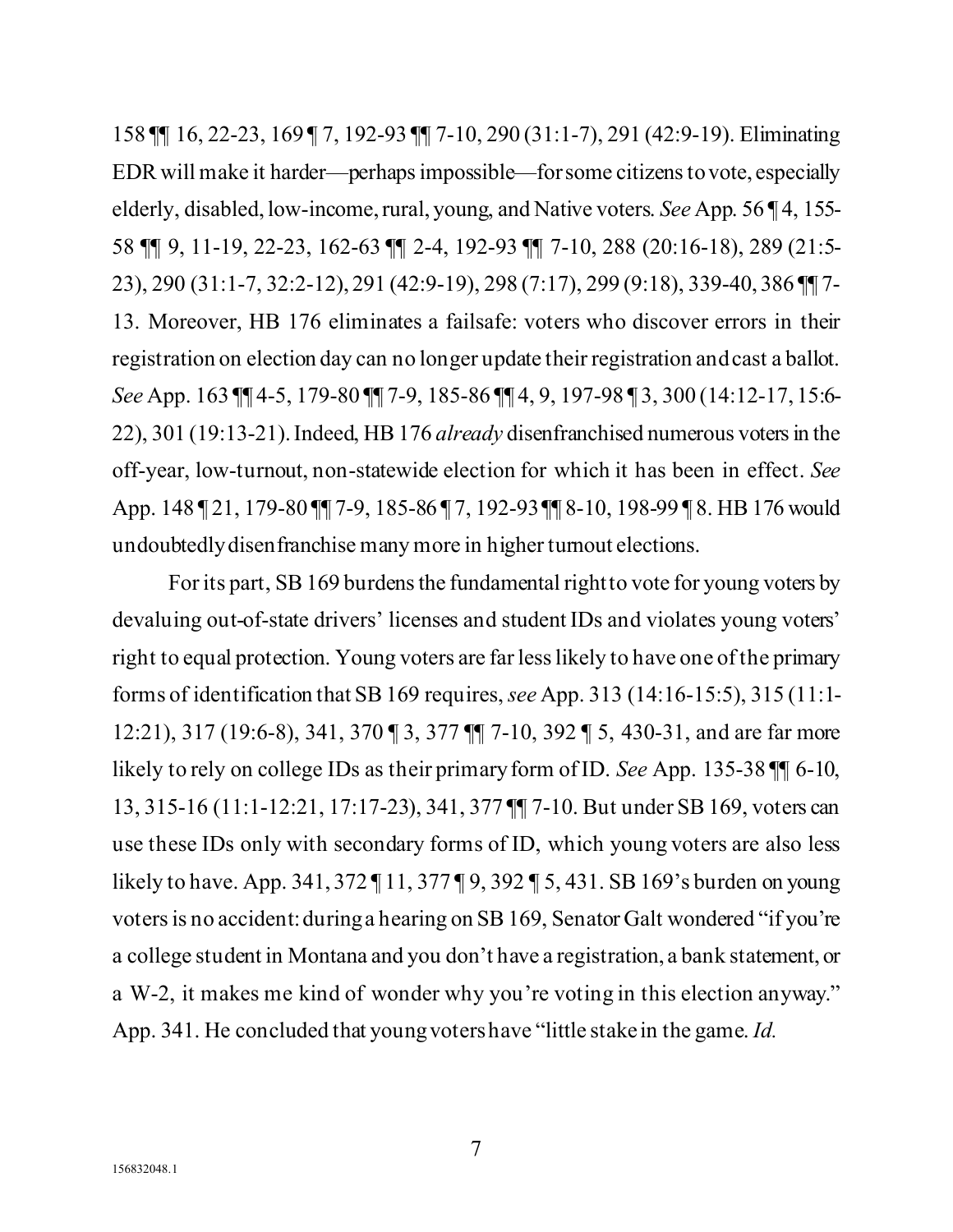# <span id="page-14-4"></span><span id="page-14-2"></span>**B.** The Secretary's purported justifications for those burdens do not pass constitutional muster.

<span id="page-14-0"></span>The burdens imposed by HB 176 and SB 169 are neither justified by a compelling state interest nor narrowly tailored to meet such an interest. The Secretary claims the laws enhance election integrity and boost voter confidence, but Montana does not have a problem with election integrity or voter fraud. *Driscoll v. Stapleton*, No. DV 20-408, 2020 WL 5441604, at \*5 (Mont. 13th Jud. Dist. May 22, 2020), Affirmed in Part, Vacated in Part by *Driscoll v. Stapleton*, Mont., Sept. 29, 2020 (finding Secretary failed to present evidence sufficient to uphold purported interest in preventing voter fraud); *W. Native Voice v. Stapleton*, No. DV-20-0377, 2020 WL 8970685, at \*27 (Mont. 13th Jud. Dist. Sept. 25, 2020) (same). More to the point, there is no evidence that EDR or student IDs have compromised election integrityor resulted in decreased voter confidence. *See* App. 185-87 ¶¶ 5, 8, 11, 12, 198-99 ¶¶ 4-7, 9, 259, 262, 290 (30:17-20), 292 (45:24-48:8), 299 (10:7-10, 11:13- 16), 332-34 (HB 176 will not prevent voter fraud or administrative problems because EDR has not led to either), App. 186 ¶ 11, 199 ¶ 10, 312 (13:15-19), 318 (22:5-21), 332-34. (SB 169 will not prevent voter fraud because there is no evidence that use of student IDs or registration confirmations has led to fraud).

Because the burdens imposed by HB 176 and SB 169 are not justified by a compelling interest and the laws are not narrowly tailored, the Secretary's appeal will not succeed on the merits, and the Court should deny her motion for a stay.

## <span id="page-14-3"></span>**V. The issuance of a stay will substantially injure the Plaintiffs. [3](#page-14-5)**

<span id="page-14-1"></span>Although this Court need not consider any other factors to deny the Secretary's motion, *Sierra Club v. Trump*, 929 F.3d 670, 687 (9th Cir. 2019), it should also be denied because a stay would substantially injure Plaintiffs. The

<span id="page-14-5"></span><sup>&</sup>lt;sup>3</sup> Plaintiffs incorporate by reference Argument Sections II.A-B of their Response to Defendant's Motion for Summary Judgment (Doc. 120), App. 478-87.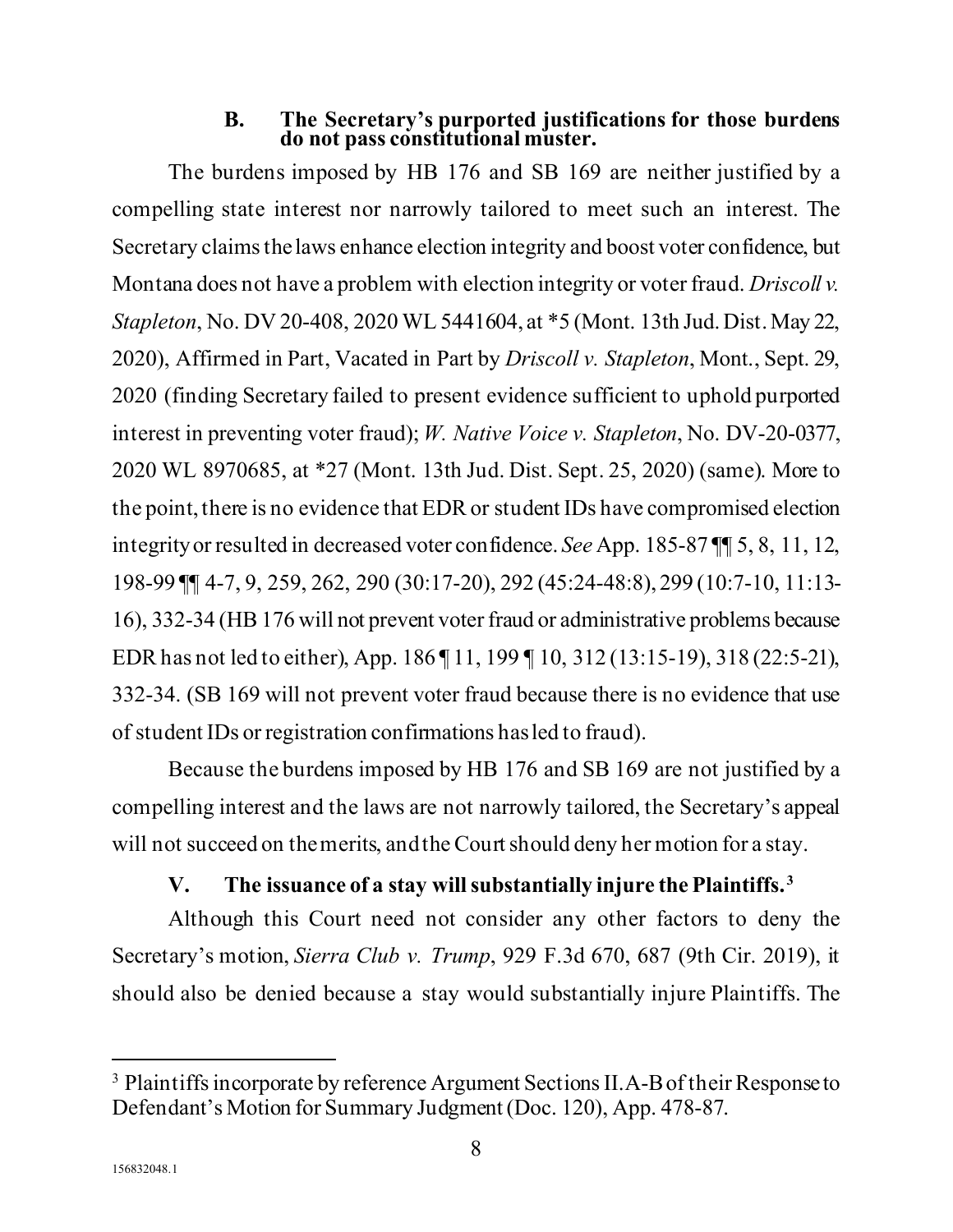Secretary largely ignores the extensive evidence demonstrating that Plaintiffs, and countless Montanans, will be irreparably harmed if the Court issues a stay except to complain that Plaintiffs' evidence comes in part from expert data analysis and incorrectly claim that Plaintiffs have identified no voters disenfranchised by HB 176 or SB 169.

<span id="page-15-0"></span>The Secretary first takes issue with Plaintiffs' use of data analysisinformed by academic literature, among other things, to determine the probable effects of HB 176 and SB 169 on Montanans. *See* Mot. at 1. But this sort of evidence is routinely accepted and credited by courts—including this Court. *See Driscoll v. Stapleton*, 2020 MT 247, ¶¶ 26, 29-30, 401 Mont. 405, 473 P.3d 386; *Ravalli Cnty. Republican Cent. Comm. v. McCulloch*, No. CV-14-58-H-BMM, 2015 WL 7566678, at \*2 (D. Mont. Nov. 24, 2015).

<span id="page-15-2"></span>Next, the Secretary makes unfounded—and demonstrably untrue characterizations of Plaintiffs' evidence, asserting that it is speculative and that Plaintiffs cannot demonstrate that any voters were prevented from voting in the 2021 elections by any of the laws they challenge. Mot. at 5, 9. But Plaintiffs have produced substantial evidence of concrete harms, including that particular voters *were*  prevented from voting by HB 176. *See supra* Argument Sectio[n IV.A.](#page-12-0)

<span id="page-15-1"></span>The Secretary also asserts Plaintiffs cannot be irreparably injured by a stay because, she says, Plaintiffs unreasonably delayed seeking a preliminary injunction. Mot. at 9. But they did not. Plaintiffs filed a complaint the same day SB 169 and HB 176 were signed into law and went into effect.App. 27. They then filed their motion for a preliminary injunction on January 12, 2022, in accordance with the parties' agreed-upon schedule—and well before the first state-wide election since enactment of SB 169 and HB 176. App. 398, 403. *See Native Ecosys. Council v. Marten*, 334 F. Supp. 3d 1124, 1133 (D. Mont. 2018) (rejecting argument that ten-month delay in filing motion for preliminary injunction warranted denial of motion). Even in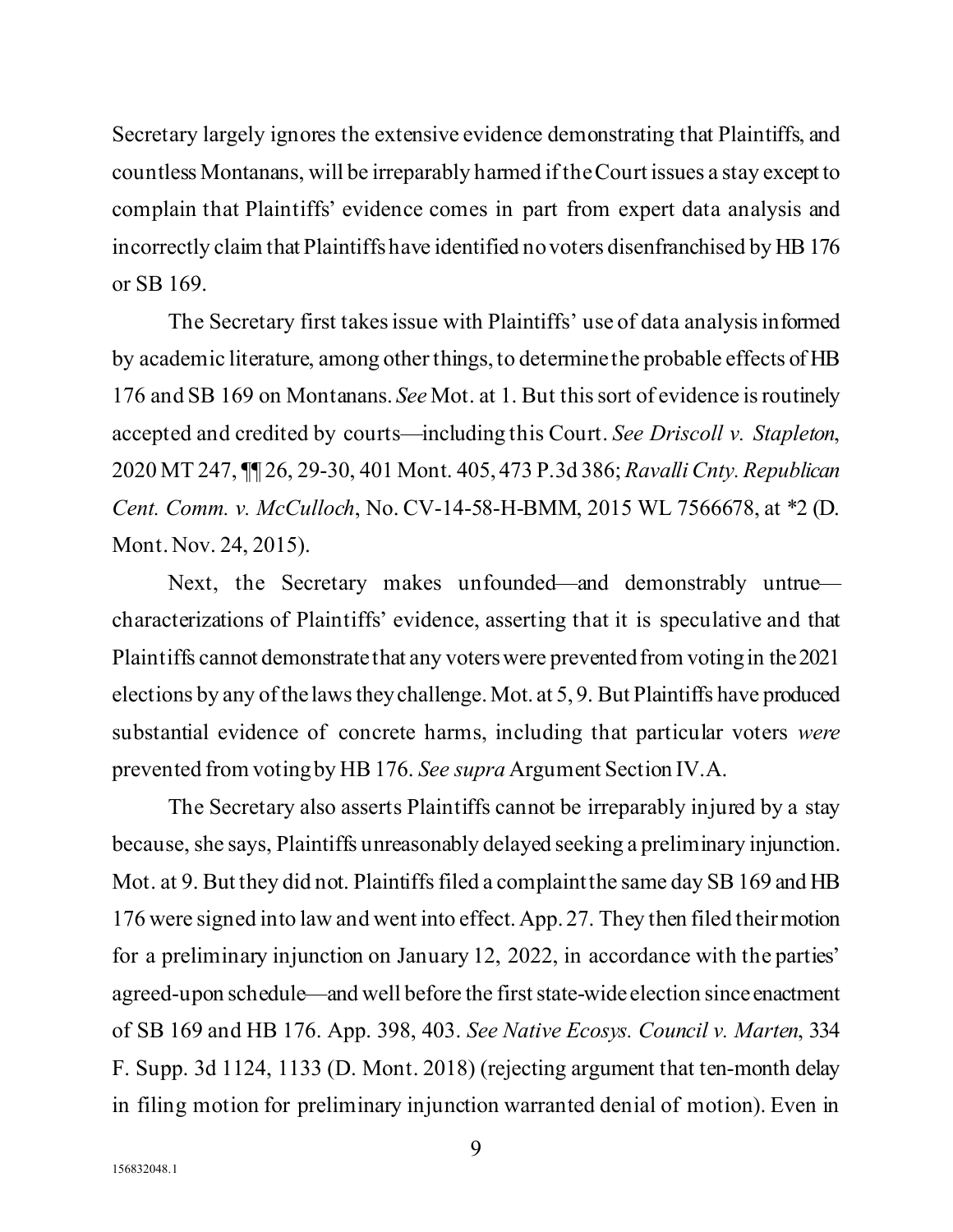<span id="page-16-4"></span><span id="page-16-3"></span>election-related cases, months—or even years—long delays in seeking preliminary injunctions do not preclude issuance of injunctions. *Fish v. Kobach*, 840 F.3d 710, 753 (10th Cir. 2016) (thirty-month delay); *DemocraticExec. Comm. of Fla. v. Lee*, 915 F.3d 1312, 1326 (11th Cir. 2019) (year-long delay); *Pavek v. Simon*, 467 F. Supp. 3d 718, 753 (D. Minn. 2020) (year-long delay).

<span id="page-16-7"></span>In any event, even if Plaintiffs had delayed their motion for a preliminary injunction—and they did not—that does not neutralize the evidence of irreparable injury to them and other Montanans. *Cf. Arc of Cal. v. Douglas*, 757 F.3d 975, 990 (9th Cir. 2014) (quoting *Lydo Enters., Inc. v. City of Las Vegas*, 745 F.2d 1211, 1214 (9th Cir. 1984)("[D]elay is but a single factor to consider in evaluating irreparable injury; courts are 'loath to withhold [an injunction] solely on that ground.'").

### <span id="page-16-5"></span><span id="page-16-2"></span>**VI. Staying the preliminary injunction will injure the public.**

<span id="page-16-6"></span><span id="page-16-1"></span><span id="page-16-0"></span>The Secretary's motion should also be denied because enforcement of SB 169 and HB 176 during the upcoming elections will substantially harm the public by unconstitutionally burdening the right to vote. *See supra* Argument Sectio[n IV.A;](#page-12-0) App. 549 ¶ 37. For that reason, staying the injunction is against the public interest. *See Am. Beverage Ass'n v. City & Cnty. of S.F.*, 916 F.3d 749, 758 (9th Cir. 2019) (quoting *Melendres v. Arpaio*, 695 F.3d 990, 1002 (9th Cir. 2012)("[I]t is always in the public interest to prevent the violation of a party's constitutional rights.")). The public interest unquestionably favors enfranchisement of Montana voters, including those Native, elderly, disabled, rural, working, and young voters who disproportionately relied on Election Day registration, and student IDs as identification at the polls, and who would have a harder time voting if the Order were stayed. Moreover, because EDR and student IDs have not, in their many years of use, caused any problems with election integrity or decreased voter confidence, leaving the injunction in effect would cause no harm to the public.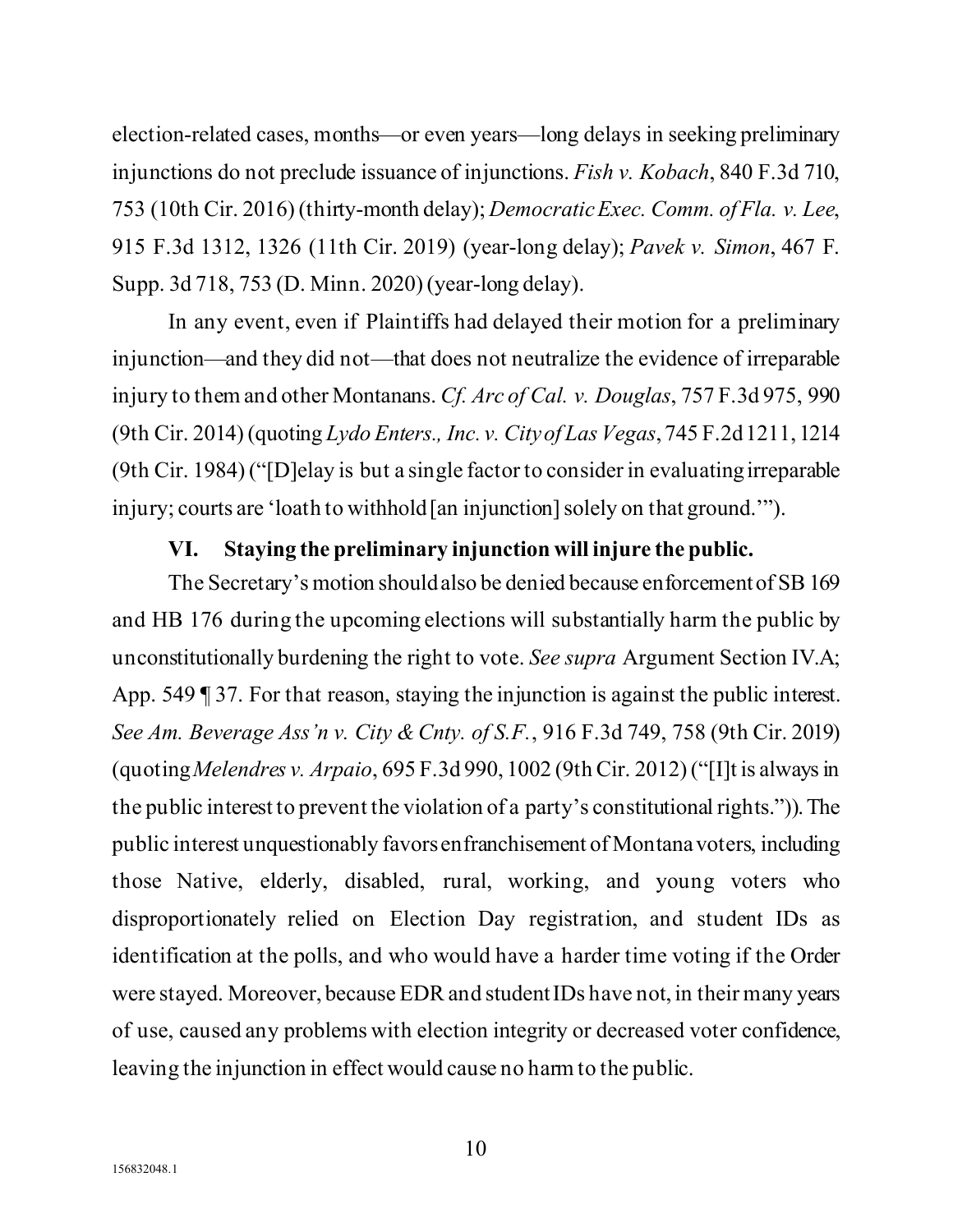#### **CONCLUSION**

<span id="page-17-0"></span>For the reasons set forth above, Plaintiffs respectfully request that the Court deny the Secretary's motion for a stay pending appeal.

Respectfully submitted this 9th day of May, 2022.

*/s/ Matthew P. Gordon*

Matthew P. Gordon PERKINS COIE, LLP 1201 Third Ave., No. 4900 Seattle, WA 98101 mgordon@perkinscoie.com

Peter Michael Meloy MELOY LAW FIRM P.O. Box 1241 Helena, MT 59624 mike@meloylawfirm.com

John Heenan HEENAN & COOK PLLC 1631 Zimmerman Trail Billings, MT 59102 (406)839-9091 john@lawmontana.com

Henry J. Brewster ELIAS LAW GROUP LLP 10 G Street NE Suite 600 Washington, DC 20002 (202)-968-4596 hbrewster@elias.law

Jonathan P. Hawley ELIAS LAW GROUP LLP 1700 Seventh Avenue Suite 2100 Seattle, Washington 98101 Telephone: 206-656-0179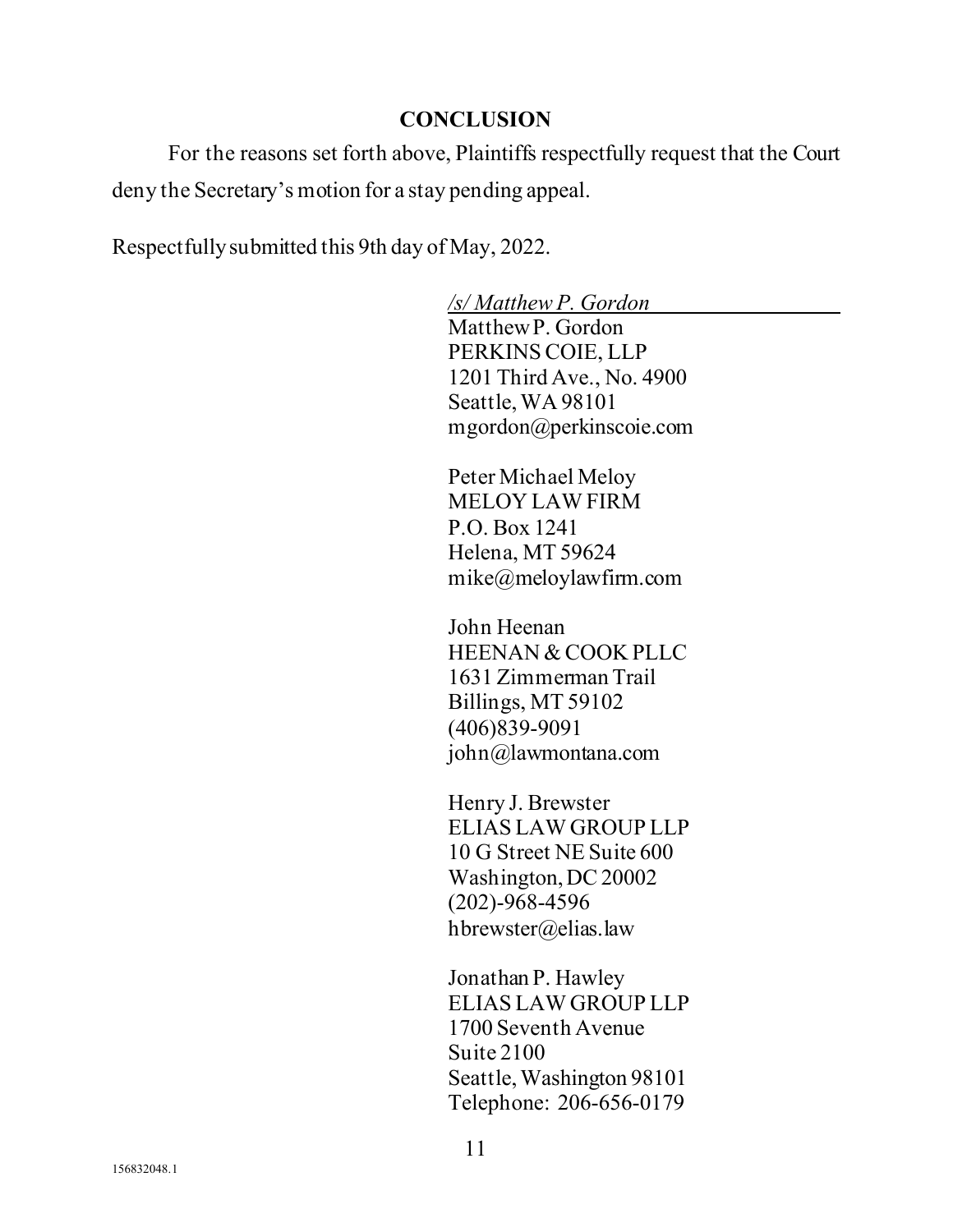E-mail: jhawley@elias.law

*Attorneys for Appellees Montana Democratic Party and Mitch Bohn*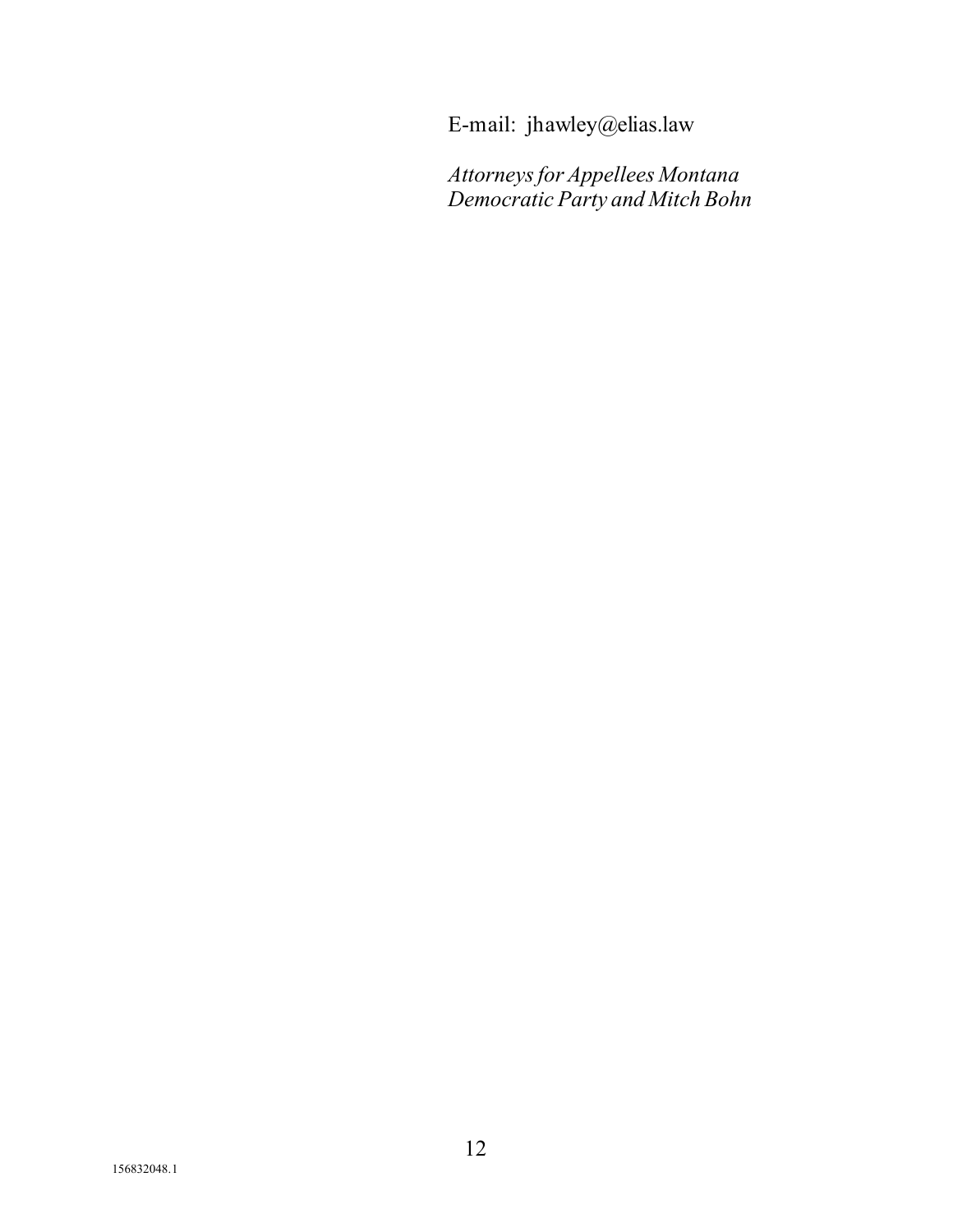## **CERTIFICATE OF COMPLIANCE**

Pursuant to Rules 11 of the Montana Rules of Appellate Procedure, I certify that this principal brief is printed with a proportionately spaced Times New Roman text typeface of 14 points; is double-spaced except for footnotes and for quoted and indented material; and the word count calculated by Microsoft Word for Windows is  $*$  words, excluding the cover page, table of contents, table of authorities, certificate of service, and certificate of compliance.

DATED this 9th day of May, 2022.

*/s/ Matthew P. Gordon* Matthew P. Gordon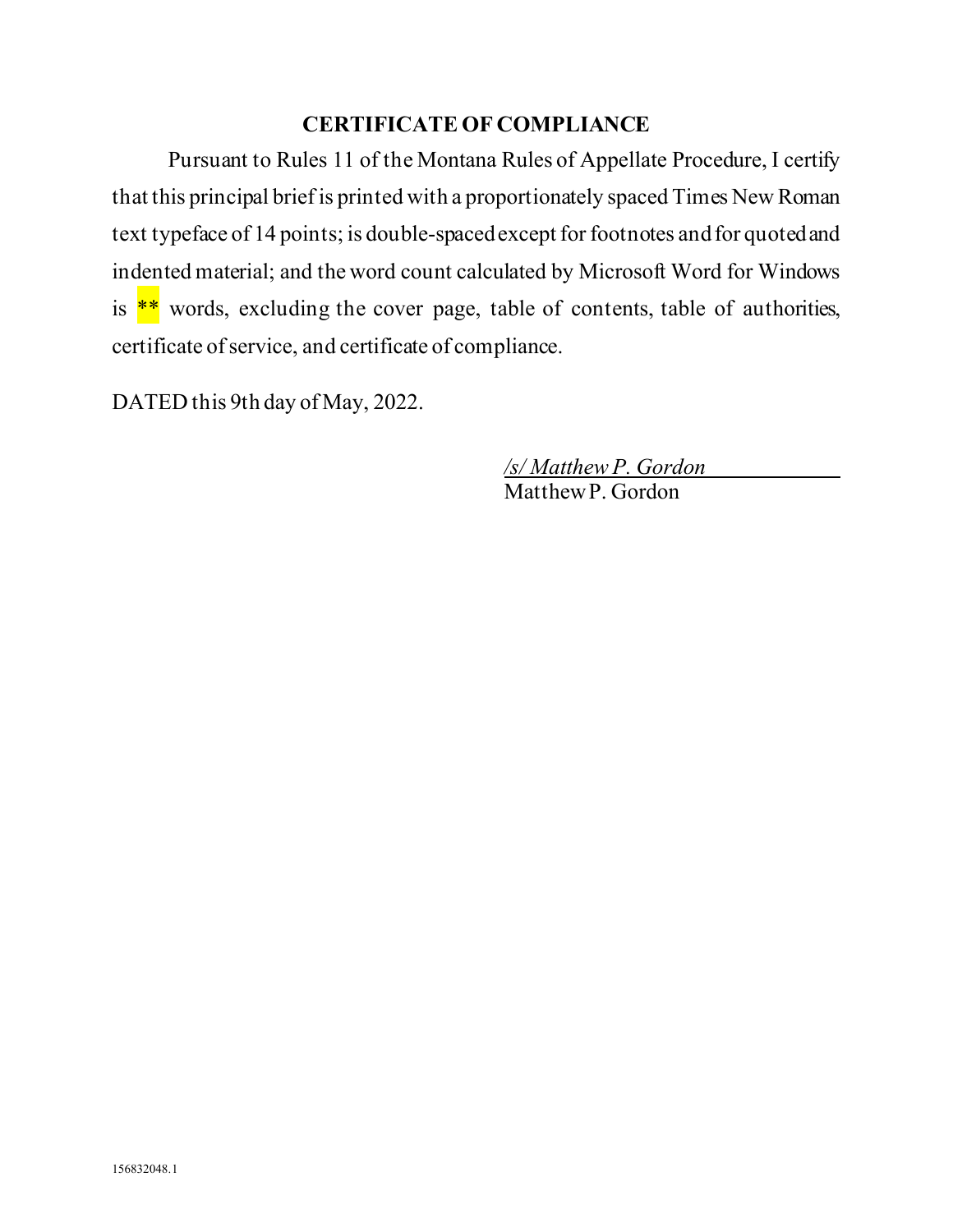#### **CERTIFICATE OF SERVICE**

I, Matthew Prairie Gordon, hereby certify that I have served true and accurate copies of the foregoing Brief - Appellee's Response to the following on 05-09-2022:

Peter M. Meloy (Attorney) 2601 E. Broadway 2601 E. Broadway, P.O. Box 1241 Helena MT 59624 Representing: Bohn, Mitch, Montana Democratic Party Service Method: eService

John C. Heenan (Attorney) 1631 Zimmerman Trail, Suite 1 Billings MT 59102 Representing: Bohn, Mitch, Montana Democratic Party Service Method: eService

Jonathan Patrick Hawley (Attorney) 1700 Seventh Avenue Suite 2100 Seattle WA 98101 Representing: Bohn, Mitch, Montana Democratic Party Service Method: eService

Rylee Sommers-Flanagan (Attorney) 40 W. Lawrence Street Helena MT 59601 Representing: Forward Montana Foundation, Montana Public Interest Research Group, Montana Youth Action Service Method: eService

Ryan Ward Aikin (Attorney) 1018 Hawthorne St. Missoula MT 59802 Representing: Forward Montana Foundation Service Method: eService

Clayton H. Gregersen (Attorney) P.O. Box 2529 Billings MT 59101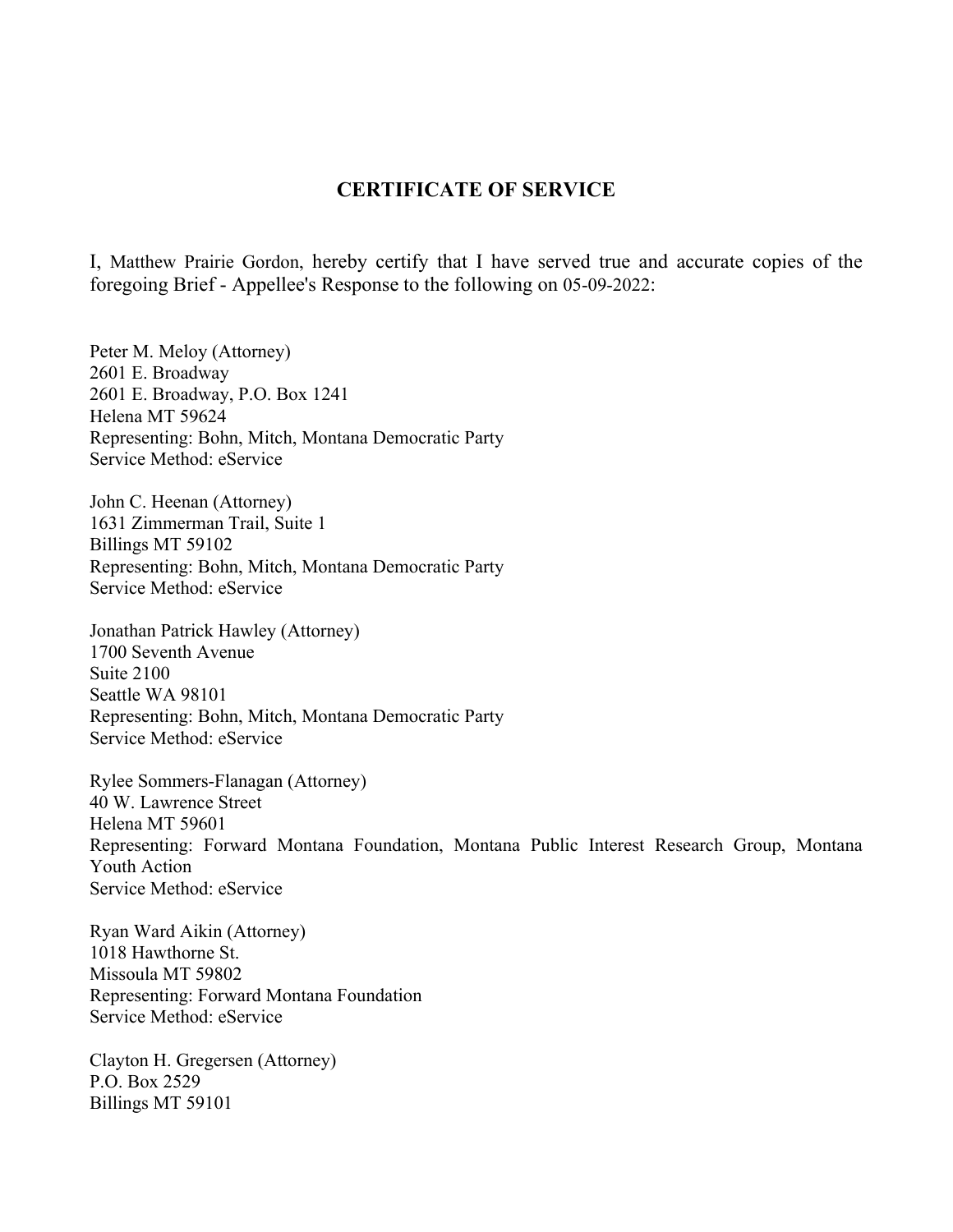Representing: Christi Jacobsen Service Method: eService

David Francis Knobel (Attorney) 490 N. 31st St., Ste 500 Billings MT 59101 Representing: Christi Jacobsen Service Method: eService

John Mark Semmens (Attorney) 900 N. Last Chance Gulch Suite 200 Helena MT 59601 Representing: Christi Jacobsen Service Method: eService

E. Lars Phillips (Attorney) 1915 S. 19th Ave Bozeman MT 59718 Representing: Christi Jacobsen Service Method: eService

William McIntosh Morris (Attorney) 1915 S. 19th Ave. P.O. Box 10969 Bozeman MT 59719 Representing: Christi Jacobsen Service Method: eService

Leonard Hudson Smith (Attorney) P.O. Box 2529 Billings MT 59103 Representing: Christi Jacobsen Service Method: eService

Austin Markus James (Attorney) 1301 E 6th Ave Helena MT 59601 Representing: Christi Jacobsen Service Method: eService

Ian McIntosh (Attorney) 1915 S. 19th Ave P.O. Box 10969 Bozeman MT 59719 Representing: Christi Jacobsen Service Method: eService

Dale Schowengerdt (Attorney)